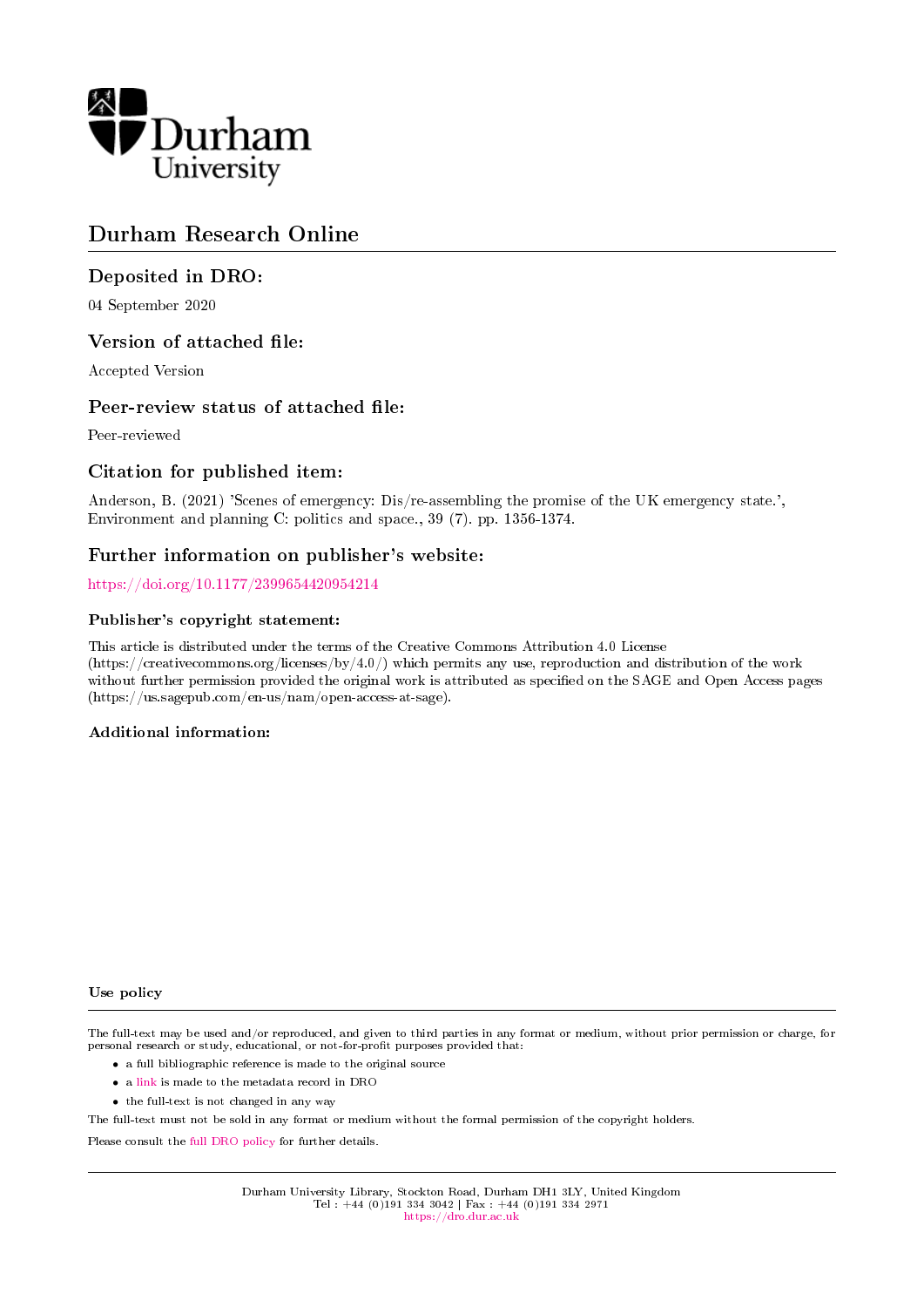#### **Scenes of Emergency: Dis/Re-Assembling the Promise of the UK Emergency State**

The paper traces the development of UK 'state of emergency' legislation through three 'scenes of emergency': the introduction of the Emergency Powers Act in 1920, a revision to the Act in 1964, and discussion within government departments about possible changes to emergency powers in 1973. Through these scenes, and contra to existing work on the state of emergency as an occasion for the intensification of sovereignty, I show how the introduction of and revision to 'state of emergency' legislation were occasions for a double concern – with the excessiveness of the state, as per Foucault's (2018) analysis of liberalism, but also for the excessiveness of events. In 'scenes of emergency' a specific 'state effect' (Mitchell 1991) was dis/re-assembled: the promise of the providential state that protected life through control of events. As emergency legislation was subject to deliberation and contestation, other versions of the state surfaced: beginning with the interested, classed, state and the tyrannical state as emergency powers were introduced and ending with the anxious state that loses faith in the efficacy of emergency powers in a world of changing events. As well as arguing that work on governing emergencies should be orientated to 'scenes of emergency' in which that which governs relates to excess, the paper suggests that assemblage approaches to the state should be concerned with dis/re-assembly.

### **Keywords: State, Assemblage, Emergency, Disassembly, State of Emergency**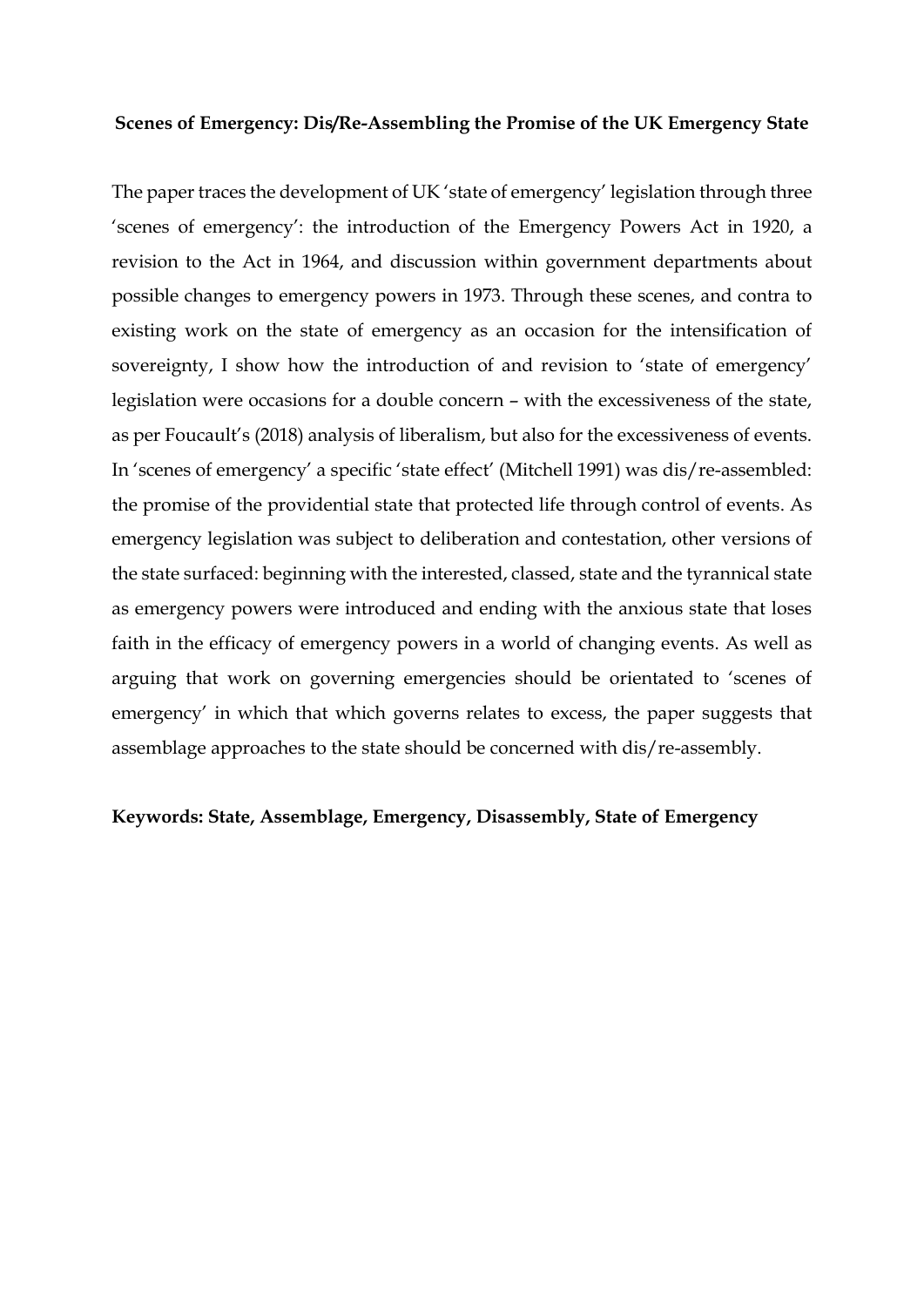### **Scenes of Emergency: Dis/Re-Assembling the Promise of the UK Emergency State**

#### **Prologue: November 1973**

The last time the UK state proclaimed a State of Emergency was on 13<sup>th</sup> November 1973 in response to a strike by coal miners and electricity power workers. On introducing the fifth time a declaration had been made in three years, the then Secretary of State for the Home Department, Robert Carr, concluded with a wish to end the powers the Government held:

"Finally, I need hardly say that it is the profound wish of the Government, and of the public at large, that these disputes should be speedily and fairly settled, so that the Government can ask for the emergency powers to be revoked. I assure the House that the Government will make as much, but no more, use of these powers as is absolutely necessary to fulfil our primary duty to the people of the country as a whole, and that we shall bring the powers to an end as soon as we believe it is safe to do so"1.

The use of emergency powers was justified by Carr on the grounds of necessity. The "present situation" authorised the declaration, alongside the assumption that the state had a "duty" to protect the "essentials of life". Declaring an emergency was presented by Carr as a secondary act that happens after the onset of and in the midst of a 'present situation'. Connected to the characterisation of action as "prudent" and "wise"<sup>2</sup> rather than excessive were gestures of reluctance and self-limitation by the Secretary of State. As well as the promise of revoking them "as soon as we believe it is safe to do so", Carr goes on to stress the possibility of the non-use of the various regulations. The message on behalf of the Government read by Lord Windlesham in the House of

1

<sup>1</sup> Robert Carr. House of Commons, 13 November 1973

<sup>2</sup> Robert Carr. House of Commons, 13 November 1973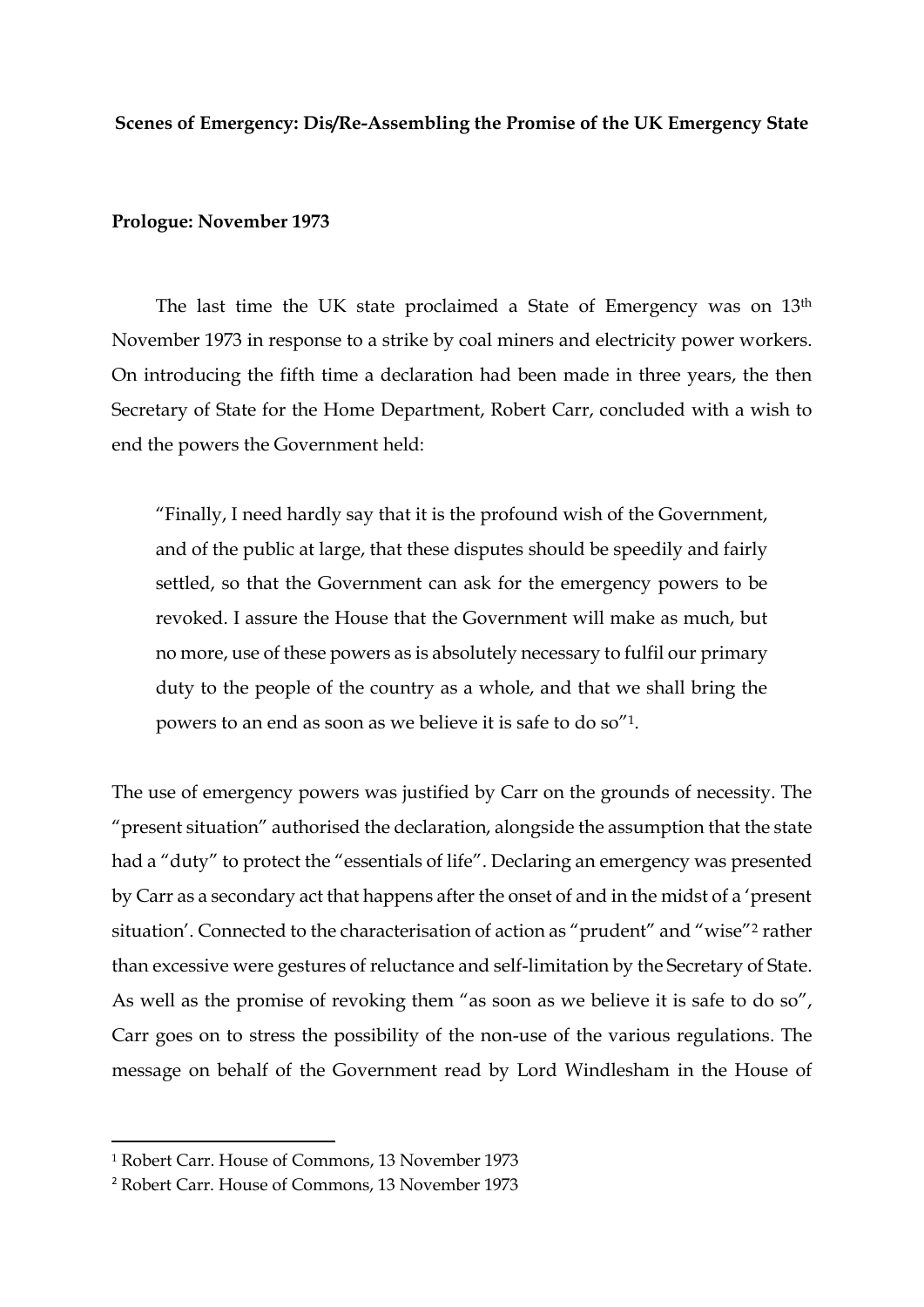Lords expressed a similar reluctance: "The use of the powers will be limited, as always, to what the essential public interest requires"3.

But in a 'present situation' in which the action of a trade union was identified by the Government as the cause of threatened 'disruption' and the use of emergency powers had become normal, the charge from the opposition was that government action was political. Opposition MPs accuse the government of "almost" having, "declared war on the miners"<sup>4</sup> and of being "reprehensibly dishonest" by using the miners' action as a "political alibi in order to prejudice public opinion against them"5. In response, the Secretary of State returned to his characterisation of the situation:

"There is no doubt in my mind that, because of the situation arising out of industrial action being taken in the coal and electricity industries on top of the uncertainty about oil, we are right to have taken these powers, and right to have taken them now. If the Opposition persist in their charge that there was some sinister political motive for this action, or for its timing, that, I believe is more a commentary on their approach to these matters than on ours, and I am prepared to let the country judge which is the right course to take"6.

### **Introduction: The Emergency State**

Emergency declarations such as those issued in 1973 are typically associated with the foreclosure of deliberation, contestation, and other habits and actions taken to be necessary for democratic action (see Scarry 2005). The claim of necessity by the state – and associated affect of urgency and the presence of an interval for action (Anderson 2015) – authorises exceptional action. However, the use of 'state of emergency' legislation in 1973 precipitated an intensified scene of contestation. It was precisely the claim of necessity (and the linked claim of disinterest on the part of the

**.** 

<sup>3</sup> Lord Windlesham. House of Lords, 13 November 1973

<sup>4</sup> Eric Ogden. House of Commons, 15 November 1973

<sup>5</sup> Elystan Morgan. House of Commons, 15 November 1973

<sup>6</sup> Robert Carr. House of Commons, 15 November 1973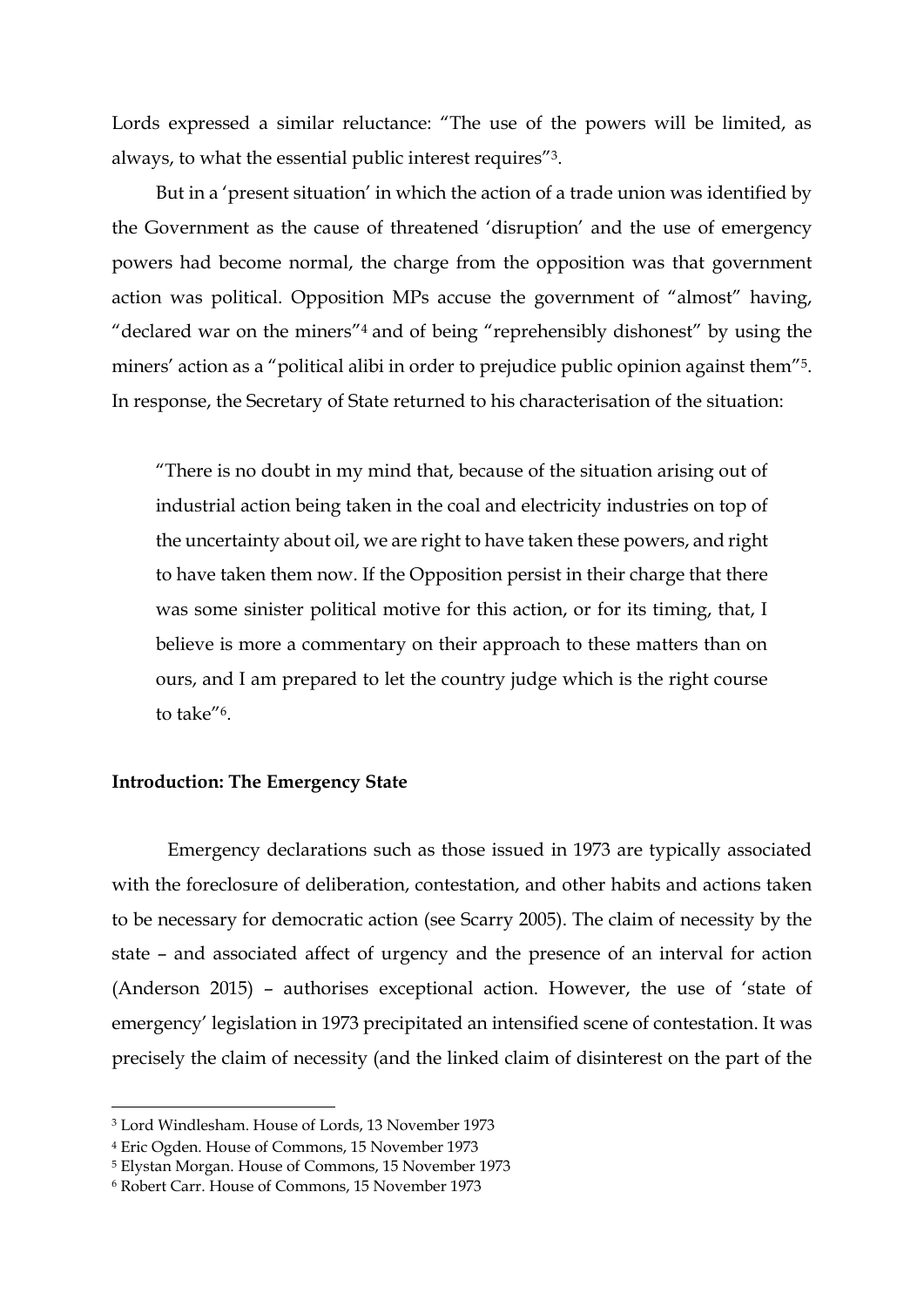state) that the opposition subjected to heated and repeated contestation. The antiemergency claims by the opposition were various – that a state of emergency was not necessary at that time, that it was not necessary as other action was possible and desirable, and that the government made the declaration for cynical or interested reasons – but what reoccurred was an attempt to disrupt the status of necessity as the authorising ground for the declaration of an emergency.

In this paper, I describe three scenes across the twentieth century in which UK emergency legislation was subject to deliberation and contestation: the introduction in 1920 of the legislation the 1973 declaration was based upon, an amendment to the original legislation in 1964, and discussion within government throughout 1973 on the need to revise the legislation. Drawing on archival research, the paper tells the hitherto untold story of twentieth century emergency legislation in the UK (although see Agamben (2003: 19) for brief comments). To date, critical work in geography, security studies, and international relations has focused on the contemporary arrangement of emergency governance in the wake of the war on terror, placing the UK in the context of changes in how events and conditions are governed in a turbulent world (see O'Grady 2018; Zebrowski, 2015; Amin 2013). Complementing this work, I focus on the emergency legislation that pre-dated the current 2004 Civil Contingencies Act (on which see Anderson & Adey 2012). By staying with the contestation that surrounded emergency legislation during the twentieth century, I show that actual or imagined emergencies were problematic for the UK state: occasions where the state reasserted a key promise – to protect life and act neutrally – and occasions where that promise became fragile. As the state reasserted the promise that it would respond effectively and neutrally, other versions of the state proliferated. In the above scene, imaginative 'state-effects' (after Mitchell 1991) surface through competing emergency and antiemergency claims: the prudent state, the provocative state, the cynical state, etc.

In addition to telling the story of emergency legislation in the UK and showing how scenes of emergency serve as occasions for particular forms of contestation rather than only the intensification of sovereign power, I explore what the state is and becomes in relation to emergency. I do so in order to supplement emerging assemblage related approaches to the state by advocating a focus on scenes that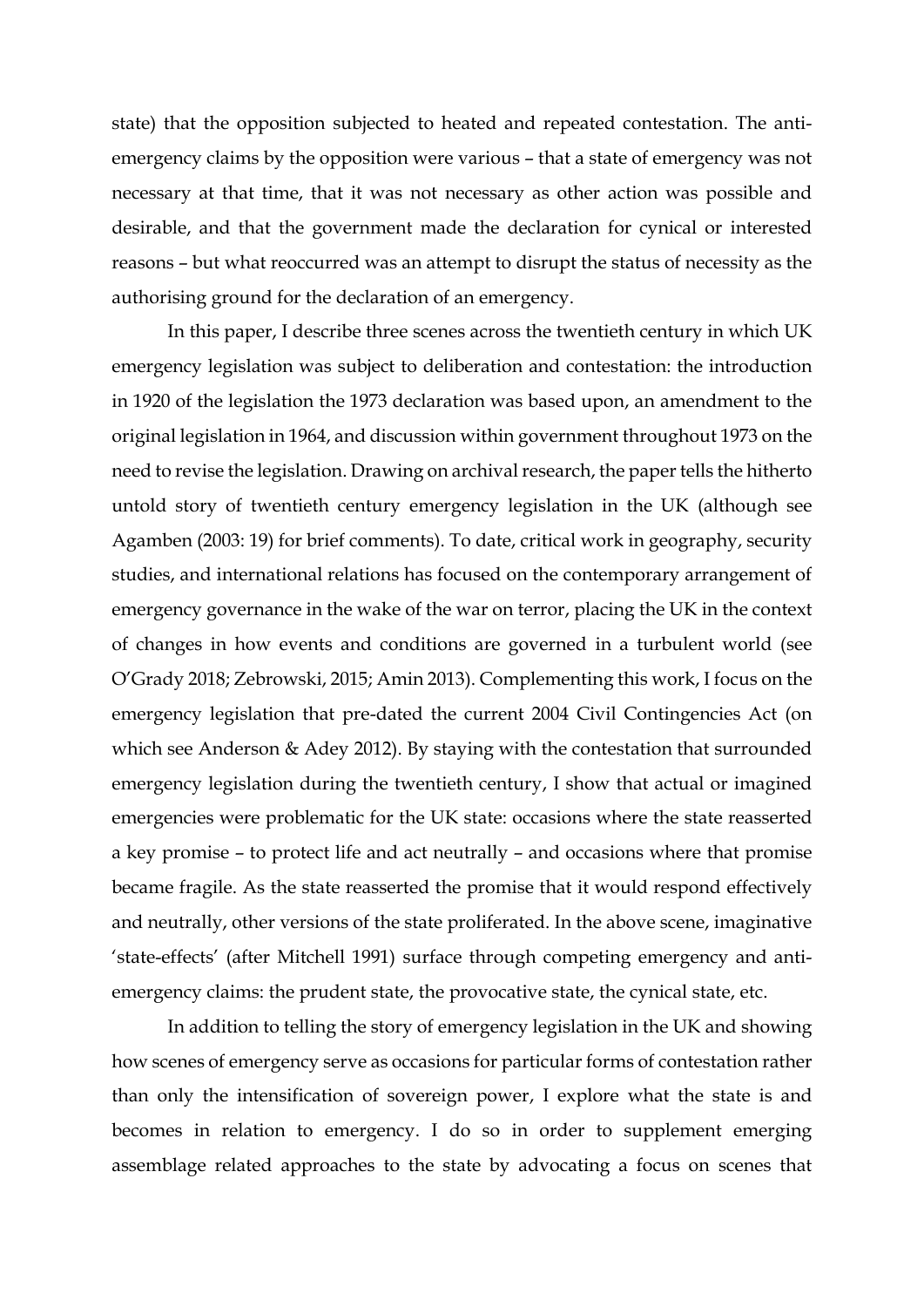confound lines between disassembly and reassembly. Current work on the state in the wake of Feminist and poststructural approaches attempts to show how the effect of the state – the affective-imaginative and material appearance of the state as a unitary actor separate from society – is achieved through a host of mundane practices (e.g. McConnell 2009; Coleman & Stuesse 2016; Painter 2006). As Desbians et al (2004: 242) put it: "the state is not a unitary object but is, rather, a set of practices enacted through relationships between people, places, and institutions". The mistake is presuming what Mitchell (1991: 78) calls the "coherence, unity and absolute autonomy" of the state (see also Painter 2006). As with many other research objects in contemporary human geography, the task of analysis becomes to describe and thus reveal the multiplicity and contingency of a seemingly unitary object. The hope of this approach is that revealing contingency weakens the unitary object, and opens up the possibility of change. This leads to a problem, though: how to account for the affective, material and imaginative presence of the state as a unitary actor? The problem haunts Mitchell's (1991) vocabulary in his influential paper on state effects. After Foucault, he describes 'the state' as an "*almost* transcendental entity" (Mitchell 1991: 94, emphasis added), a "practical yet ghost-like effect" (91), and focuses on how a line is drawn "internally" within a "network of institutional mechanisms" (78) to produce the "apparent autonomy of the state as a free-standing entity" (91). The same problem surfaces across recent work that develops from Mitchell. The state, as Woodward (2014: 23) describes it, "arises like a tune in one's head that can be neither shaken nor identified". It is in relation to this problem of unity in the midst of contingency that assemblage-related approaches have offered a solution. They provide a conceptual vocabulary and a disposition or ethos which emphasises the gathering together of disparate parts in "open wholes" (DeLanda 2016). By describing processes of assembly, rather than formed assemblages, they also avoid any presumptions about form (so avoiding treating the state as a unitary *whole*). The paper begins from this approach, but develops it by arguing that assemblage related approaches need to be supplemented by a focus on specific occasions in which processes of assembly and dis– and re- assembly blur and become indeterminate. 'Scenes of emergency' are one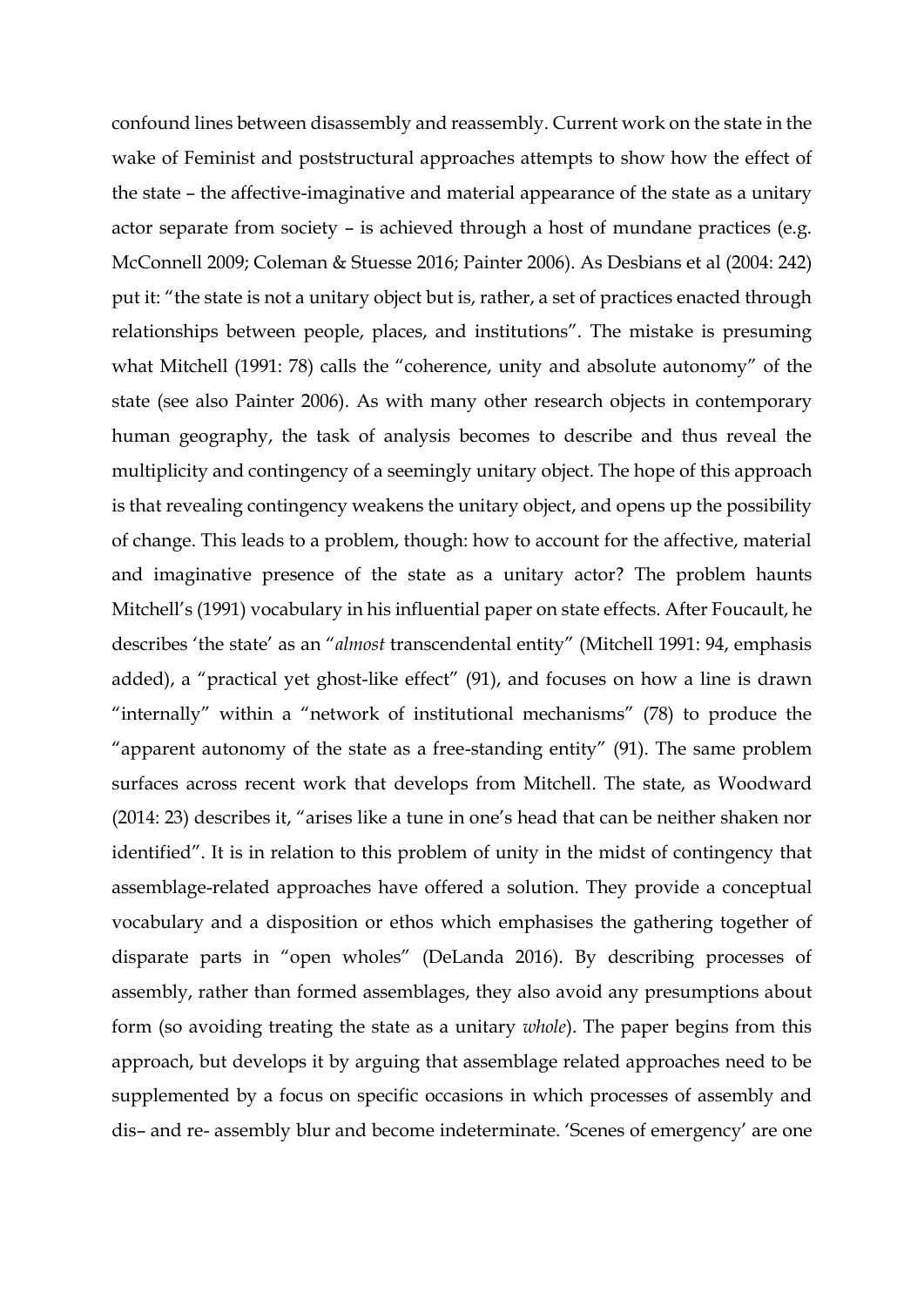such occasion in which 'the state' is simultaneously being disassembled and reassembled as the excess of events is made present.

These arguments develop across four sections. The first section supplements recent work on 'governing through emergency' with assemblage-based approaches to the state, by arguing that understanding the liberal emergency state requires staying with how it encounters and relates to the excess of events. This leads to an emphasis on processes of dis/re- assembly in 'scenes of emergency'. The rest of the paper traces how the promise of the state was (dis/re)assembled in 1920, 1964, and 1973. By staying with the emergency and anti-emergency claims that animate the three scenes, I argue that emergency legislation becomes an occasion for the surfacing of anxieties about the authoritarian state and then the unprepared state as the liberal concern with the excessiveness of the state mixes with concern for the excessiveness of events. The paper concludes by setting out the implications of the orientation to 'scenes of emergency' for understanding the emergency state, and articulating the contribution of a focus on dis/re-assembly to existing research on the (de)formation of the state.

#### **Section One: Forms of Emergency**

Recent research has documented the role of emergencies, disasters and other disruptive events to the emergence, endurance and intensification of the modern 'state effect' (Mitchell 1991): the state as a "totalising totality" (see Ophir 2007). The affective/imaginative-material effect of the state as a powerful, unified, totality – or what Ophir (2007 no pagination) calls "an imaginary singular person and an imaginary integrated totality" – is in part enacted through the state's promised control over the occurrence of ordinary and catastrophic events within a territory.

For Ophir, the emergence of this modern 'state effect' is shared by both of the chronologically and formally distinct state apparatuses through which states govern emergencies: the 'catastrophic state' that threatens harm and the 'providential state' that promises protection. Both state apparatuses – and Ophir uses the term state apparatuses and state formations interchangeably – 'tend towards' emergency, in the sense of being orientated towards an external event or situation. However, for Ophir,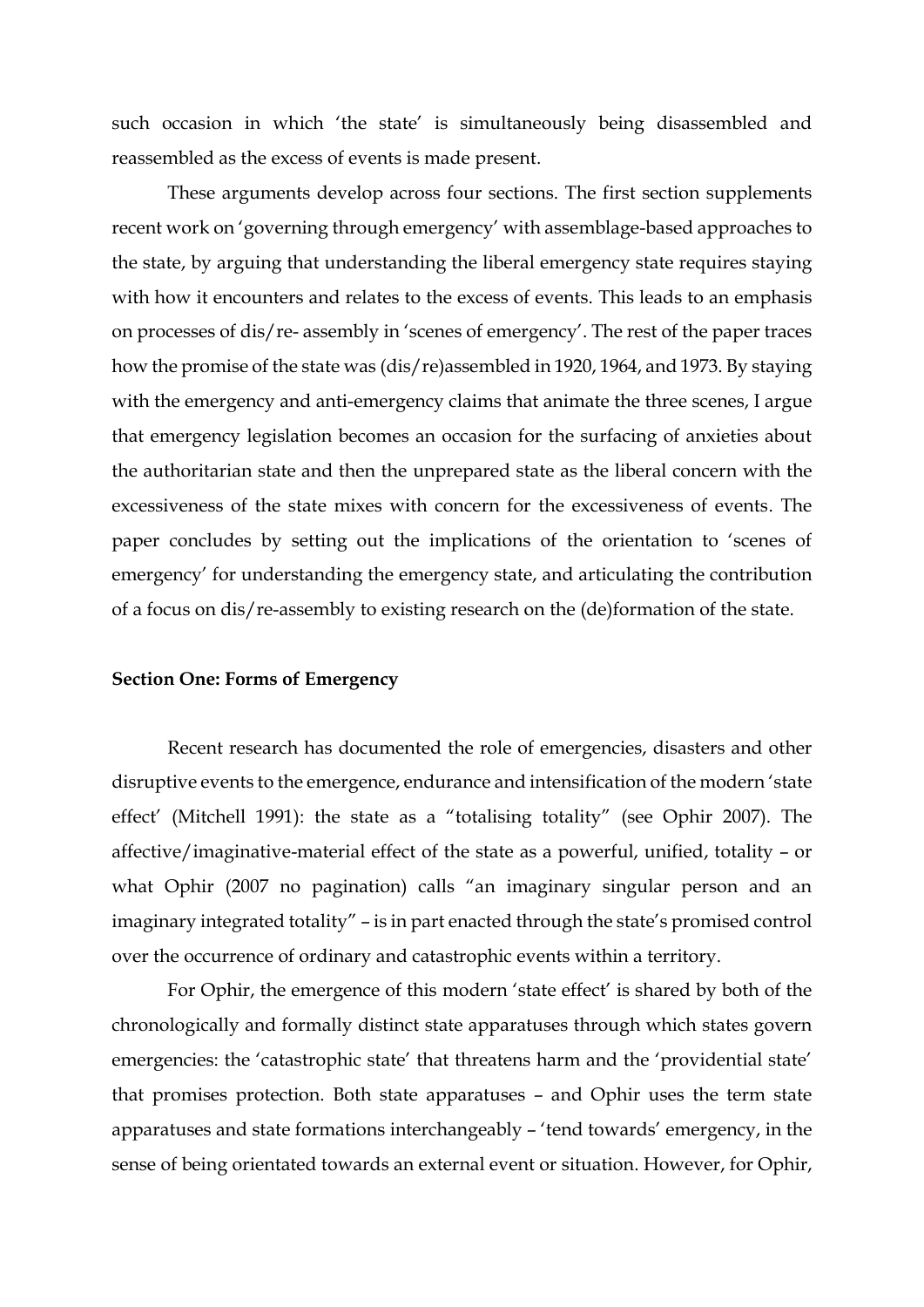the providential emergency state and the catastrophic emergency state differ *formally*  in their relation with life and death:

"The catastrophic state governs an already abandoned population; the body and living conditions of any individual or of many at once may be hurt, damaged, or destroyed altogether without changing anything in the state's modus operandi. The providential state governs  $-$  or may sometimes simply reach without governing—people whose right to live, sometimes even to live well, it has recognized ...

(Ophir 2007, no pagination)

Ophir argues that although there is a chronological difference between the two apparatuses, they have now fused in the midst of the extension of the 'war on terror'. Nevertheless, in distinction from Agamben (2003), Ophir stresses the formal distinction between care and destruction as relations with life. The coexistence and entanglement of providential and catastrophic relations in particular apparatuses is, for Ophir contra Agamben, a contingent matter. What is shared across those relations with life is, though, that the 'state' emerges through its relation with emergencies and the harm, damage, loss and so on that emergencies threaten. By offering a formal distinction, Ophir pushes us to understand the different ways in which a 'state effect', in Mitchell's (1991) terms, emerges as states governs (through anticipation, response, recovery, and other practices and logics) events or situations that threaten it. For the providential state organised around the ideal and promise of absolute control to achieve absolute prevention, for example, emergencies become an occasion where, as Ophir (2007, no pagination) puts it, "the gap between this perfect potentiality [of the providential state] and the impaired and partial reality is exposed". Typically, this 'exposure' of a gap through formalised practices such as public inquiries or via demands by affected publics leads to practices that aim to improve the state's capacities to predict and respond. The assumption being that the state is the kind of actor that *could* and *should* offer protection and control events (notwithstanding that this expectation and promise is unevenly attached to by different publics, including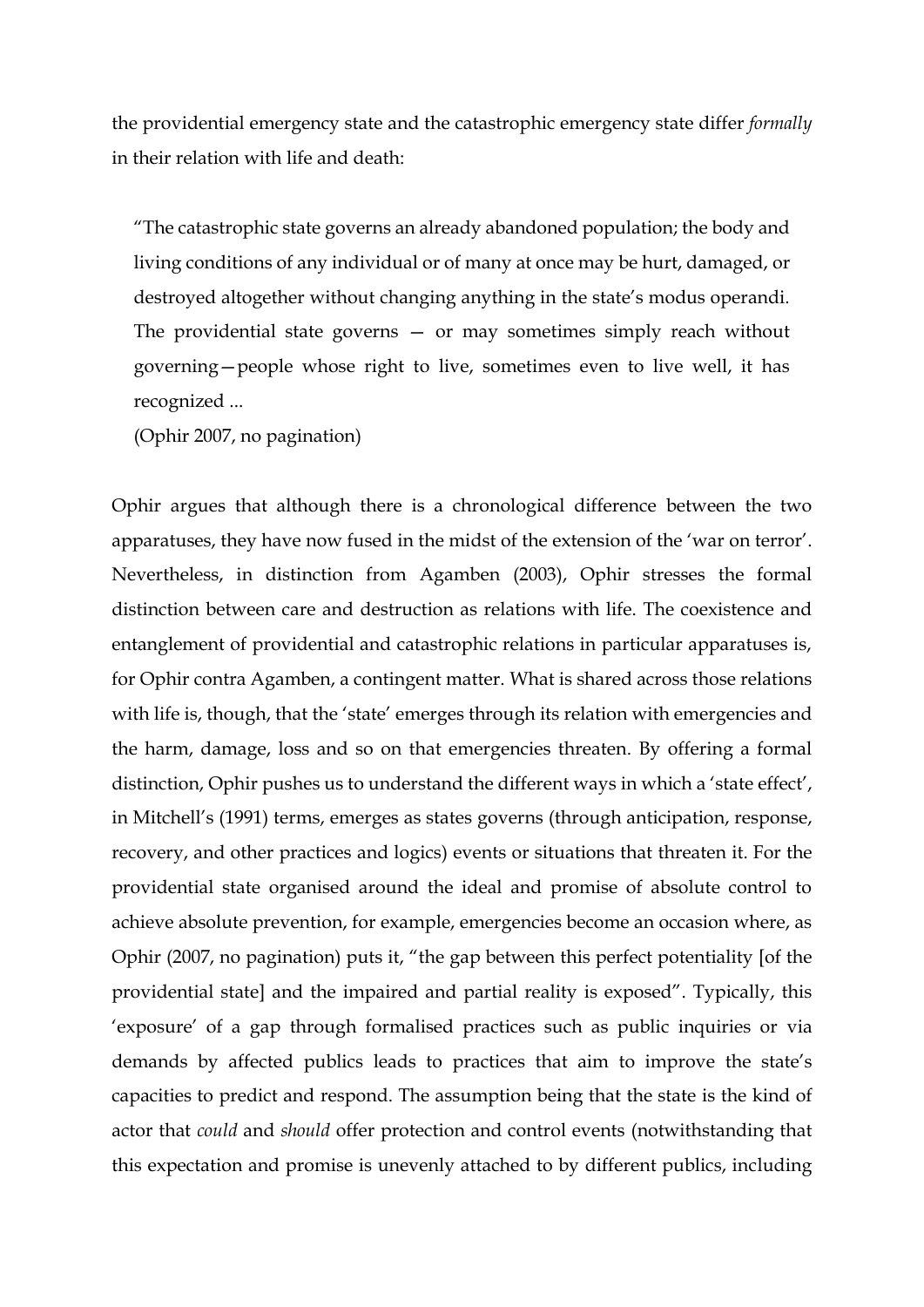racialised groups who live in disastrous proximity to the workings of the catastrophic state that brings violence (Grove 2014; Wakefield & Braun 2014)).

Ophir's work is important because it reminds us how central events and responses to them have been to the reproduction of the modern 'state effect', although we might also remember how emergencies can be occasions for the refusal, contestation or breakdown of that effect (after Schmidt (2018) on the 'refusal' of stateeffects). However, an important consequence of Ophir's formalism is that he does not focus on how exactly emergencies pose problems for particular states. We can extend Ophir's work by focusing on how emergencies can be troubling occasions for any liberal state which, even after the contracting of the material actuality and promise of the state through neoliberalism, promises protection to a population (on the relations of 'failed states' to emergency see Duffield (2010)). States govern events or situations as emergencies because, in some way, they threaten harm, loss, damage or suffering to 'something' the state values and recognises (whether that 'something' be an infrastructure, people, living beings, or an atmosphere of control and continuity). The claim by the state is that harm and damage is happening and/or is imminent, but an 'interval' (Anderson 2015) of time remains for action. Nevertheless, in an emergency something that appears to be outside of the state, some kind of excess, disrupts and threatens to break and end its capacities to act and secure life.

The trouble that emergencies pose for and to the state has not been central to existing critical work on emergencies which, after Agamben (2003), has in the main focused on emergencies as occasions for the intensification of sovereign power. Staying with the trouble that emergencies pose requires that we shift from a formal analysis of specific relations with life to how 'the state' *takes form* in relation to emergencies – where 'the state' is at once a material, imaginative, and affective formation. Recent work on the assembling of specific ways of governing in, through and by emergency demonstrates the specific forms through which 'state effects' are achieved in relation to events (e.g. Grove 2014; Adey 2016; Fredriksen 2014; O'Grady 2018a). As such, assemblage influenced approaches to the state shift analysis from an Agamben informed concern with the relation with life to the ensemble of elements (including relations with life) that are held together for emergencies to be governed.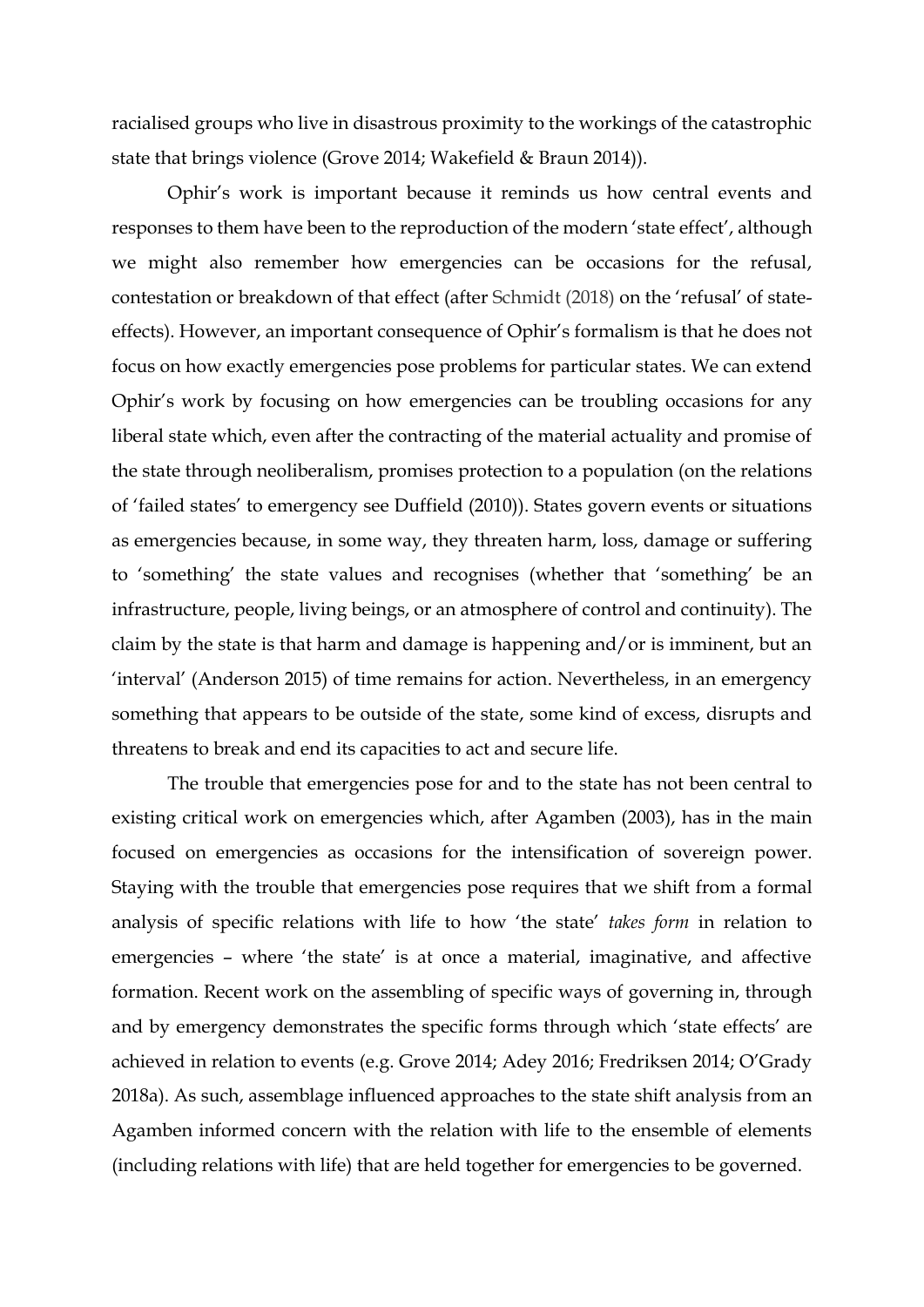The emergency state might, then, exist as a similar kind of object of analysis to any other seemingly coherent 'thing' that assemblage as concept or ethos has been applied to. The orientation is to *assembly*; the situated, provisional, processes through which an 'open whole' comes to form (e.g. Dittmer 2017; Müller 2015; Squire 2015). However, returning to and staying with the problem that emergencies pose to the state might interrupt this now almost habitual gesture of understanding anything and everything that appears to be coherent in terms of ongoing processes of assembly. Whether actual or anticipated, emergencies are occasions where things fall apart, or potentially fall apart. What falls apart varies, it may be people's lives or a fantasy of the state's omnipotence, a plan that is rendered unworkable or an existing piece of legislation that becomes out of date, but in all cases something may end or change as the state relates to *excess.* By which I mean that in an emergency or in anticipation of emergency some kind of excess that does not fit with a current arrangement becomes a problem for the state and exerts a material and/or imaginative and/or affective force (see O'Grady (2018b) on elemental forces as one form of excess). Excess is present affectively at the event of an accident, for example, in the confusion and disorientation of responders as they attempt to make sense. It may be present in the halting words, pauses and recollections that make up testimony at an inquiry as what happened is retrospectively pieced together. Excess also happens as politicians justify a new piece of emergency legislation in parliament on the basis that existing legislation is no longer appropriate for today's complex world, or in a control room as staff work collaboratively to work out what, if anything, is happening.

The emphasis on the problem that the excess of events poses to the state as it attempts to govern emergencies shifts attention in assemblage related work to the complex entanglements between assembly and processes of dis/re - assembly. Emergency states are constantly being disassembled but also reassembled in relation to excess. Despite the emphasis on the provisionality and precariousness of assemblages which follows from the orientation to agencement and the emphasis on assemblages as 'open wholes', processes of de/re assembly have received less attention in assemblage related work on emergency and elsewhere. Notwithstanding the importance of de/re-coding and de/re-territorialization to Deleuzian versions of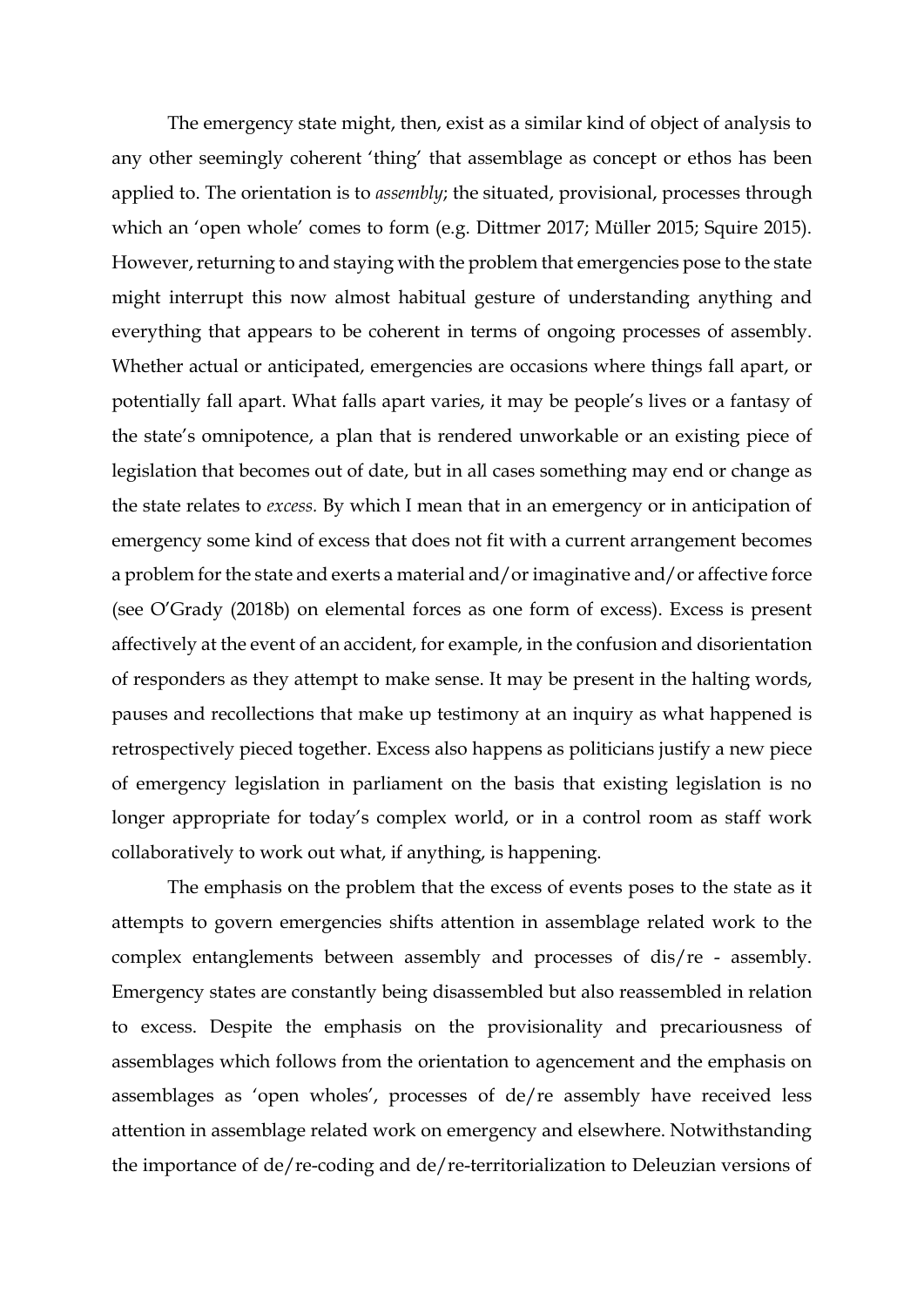assemblage theory (see DeLanda 2016; Dewsbury 2011), the emphasis has been on the non-linear emergence and composition of assemblages<sup>7</sup>. By contrast, what I am calling 'scenes of emergency' involve actual and/or possible disassembly as the excess of events overwhelms, ends, disrupts, intrudes, questions, or otherwise acts. As used here, disassembly is an umbrella term for processes of removing, ending, subtracting, fraying etc in which previously assembled and stable parts, and/or relations between parts, are changing in ways that may shift assemblages between states. Consequently, processes of disassembly may result in something seemingly formed falling or coming apart. By 'scenes of emergency' I mean *any occasion where states have proximity to the problem of excess* and therefore disassembly may happen*:* testimony in an inquiry, debate during parliament, discussion between government departments, exercises that enact response, as well as the space-times where incidents and accidents happen. More precisely, a scene of emergency is future orientated - including when past events are made present (e.g. in an inquiry) or a current event is happening (e.g. as an event is unfolding). They involve anticipatory practices and statements which make futures present in a manner that enables the excess of events to be made actionable. In public inquiries, car crashes, planning meetings and other 'scenes of emergency', the state encounters events and those events shift between different 'modes of eventfulness' (Berlant 2011) – from threatening catastrophes to recognised occurrences, from vague worry to looming threat, from stable situation to outbreaks, to name but some modes.

However, the state not only being disassembled in 'scenes of emergency'. It is also being reassembled – in the sense that parts and/or relations are reconnected in a bid to enable the continuity and continuation of phenomena. By which I mean that some aspect of the state - the credibility of a promise, for example – is on a threshold. It is in-between falling apart and ending and being preserved or remade and continuing. By invoking the spatio-temporal image of a threshold, I am trying to

1

<sup>7</sup> I use the term dis and re assembly in this paper rather than the Deleuzian conceptual vocabulary of de/recoding and de/reterritorialization for two reasons, despite the similarities. First, assemblage primarily functions in this paper as an ethos that stays with the problematic of composition and change in seemingly stable phenomena. Second, I want to avoid some of the Deleuzian assumptions about subjects and worlds, in particular around flows and the body without organs, that the terms coding/territorialisation hold. In particular, 'the event' functions here in a way that isn't equivalent to the event in Deleuze. My emphasis is on how events change form and therefore shift between 'modes of eventfulness' through practices which establish proximity to excess.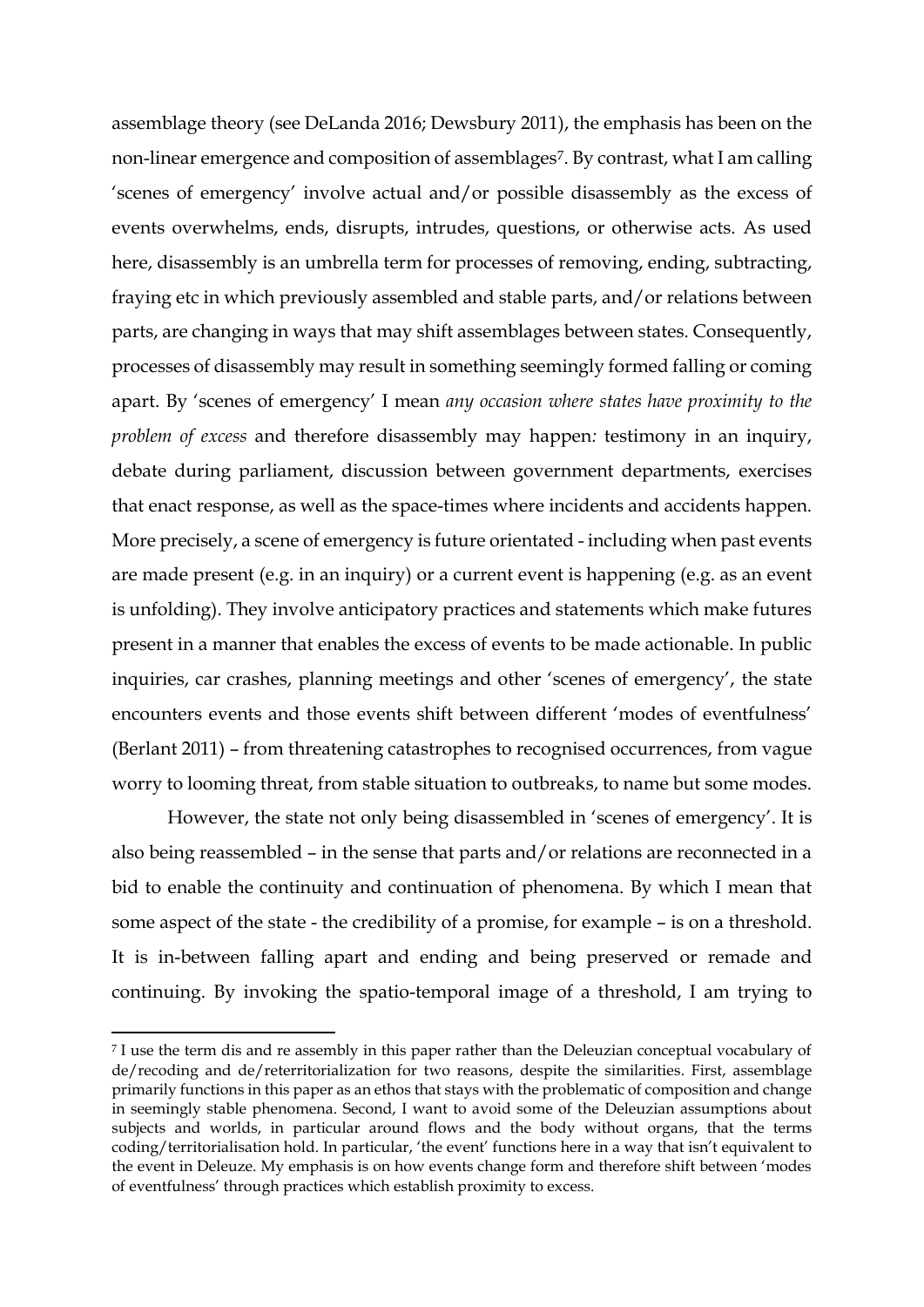attune to an in-between state where change is happening but the outcome is uncertain and an assemblage has not-yet qualitatively shifted. In this threshold, processes of dis and reassembly combine to produce emergency states. Importantly, disassembly and reassembly vary across the state's material, imaginative and affective dimensions, not necessarily happening across all three simultaneously. It might be, for example, that the emergency state persists as a more or less coherent material formation with an imaginative unity, but the cluster of promises that envelop it may 'fall or come apart' and have to be remade. Consider, for example, a public inquiry into the response to an event as a scene in which the state's promise to respond frays and falls apart, as the event is made present again and structural and situational failures are revealed amid anger, recrimination and other affects of loss and injustice. The state as material actor persists, but its promise is lost, even if momentarily, and even allowing for the already unevenly distributed attachment to the state's promises. Of course, an inquiry is also a scene of optimism in which that promise can be repaired – that failures can be identified and the state can improve its response. 'Scenes of emergency' are also, therefore, occasions where aspects of the emergency state may be reassembled. Of course, in some 'scenes of emergency' the state may 'fall or come apart' as a material actor, as well as affective-imaginative formation, and not be reassembled. Tracking the becoming-event of the 2018 hurricanes in Puerto Rico, Bonilla (2020), for example, follows how people's attachment to the state gradually waned as the emergency state failed to materialise in an extended interval of emergency. As people waited, harm intensified, and the state failed to respond, what fell apart and was lost was both the state as a material formation *and* as a cluster of promises that people attached to.

My focus in this paper is on 'scenes of emergency' in which the *promise* of the providential state that protects from emergencies is disassembled and reassembled<sup>8</sup>. By which I mean that what is at stake is the existence and legitimacy of the state's claim that it both *can* and *will* protect the population. The promise involves both the

**.** 

<sup>8</sup> By 'promise' I mean a future orientated commitment to give or do something (or refrain from doing something) that the state implicitly or explicitly makes (which frequently involves a claim about the potential the state has to do something). The promise is constitutive in that it brings that future into the present – say, the capacity to respond well in an emergency and secure life – and creates networks of obligation and expectation as people attach and invest in it. Any state's legitimacy is constituted, in part, by a cluster of promises; with promises varying in content across different state formations.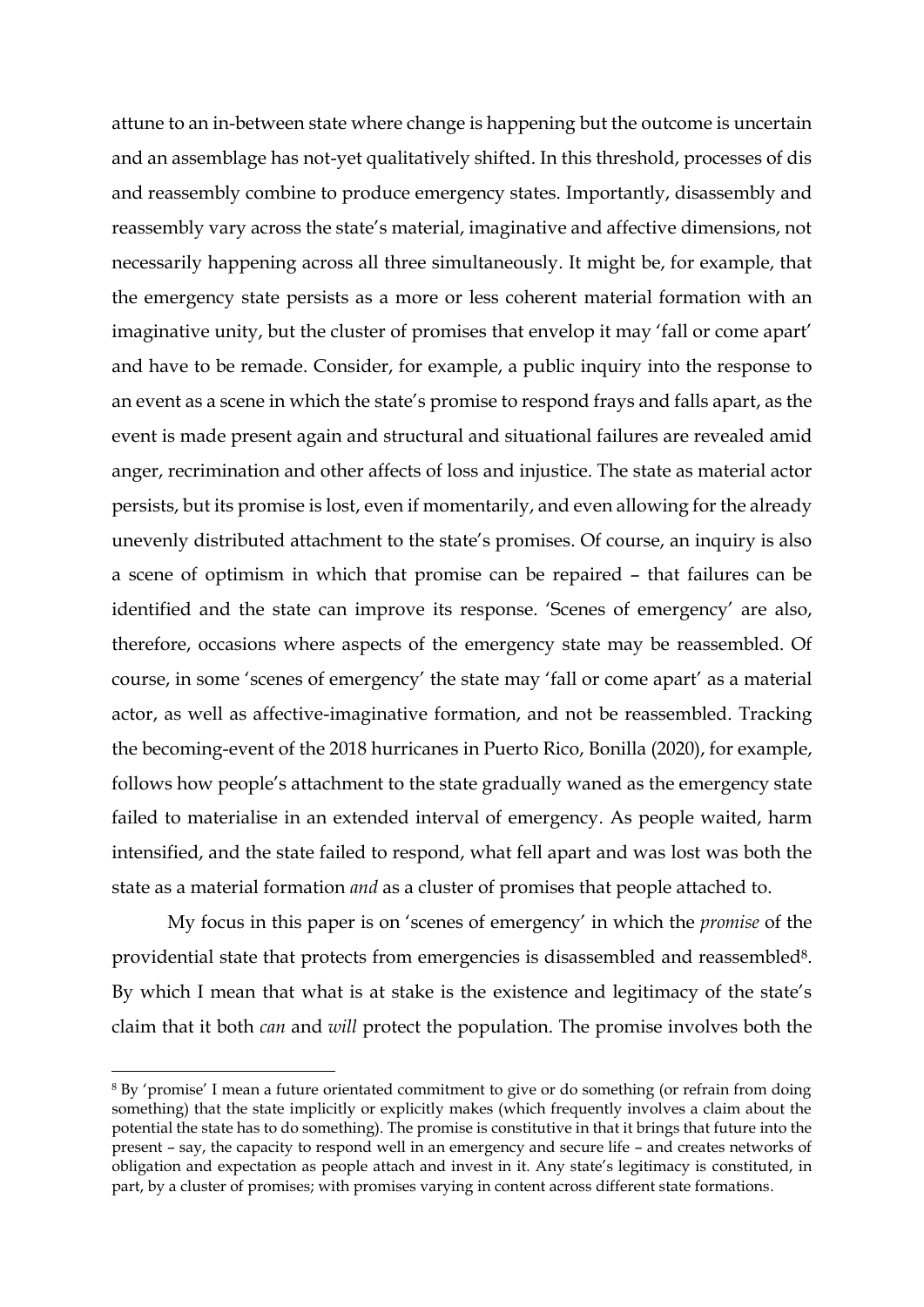state's will to act – that the state is neutral and wishes to act to protect – and its capacity to act – that the state has the potential to respond. 'Scenes of emergency' vary. The scenes in this paper are all of a specific type: discussion in parliament and between government departments surrounding the need for emergency legislation. Excess is not materially present in these scenes. There are no dead bodies or raging fires. Rather, the excess of events is imaginatively and affectively present through verbal and written statements about future events and future states. The excess of events is present through practices which create future presents of damage and destruction that challenge the credibility of the promise of the neutral and/or capable state. These are not, let me stress, scenes in which 'the state' as a material actor falls apart, particularly given the constitutional role of parliamentary critique and scrutiny and ubiquity of intra and inter department discussion and deliberation (see Neal 2019)<sup>9</sup>. On the contrary, parliamentary discussion and intra-departmental deliberation are key state practices through which the UK state in a representational democracy persists. Indeed, the UK state is assembled through ongoing acts of proposition, justification, contestation, and deliberation in relation to future presents. What makes them 'scenes of emergency' is that even as the state is being assembled the cluster of promises that surround the state are at risk of 'falling or coming apart'.

I draw on two main archival sources to describe the 1920, 1964 and 1973 scenes, based on a year of archival work on UK emergency legislation and planning10. First, Hansard records were used to analyse parliamentary debates in 1920, 1964, and 2004 as emergency planning legislation was introduced or amended, as well as each of the twelve times an emergency was declared in the twentieth century under the (amended in 1964) 1920 Emergency Powers Act. All parliamentary speech surrounding the introduction of or changes to legislation over the 20<sup>th</sup> century was gathered. Analysis

**.** 

<sup>9</sup> Neal's (2019) work is important here in challenging the frequent claim that security politics more broadly is a politics of exception and analysing parliament as a space of politisation. What his work shows to is a range of forms of politisation – including by volume of scrutiny by active parliamentarians, as well as the more frequently discussed polarisation, controversy and contestation (see also Neal 2018).

<sup>&</sup>lt;sup>10</sup> The wider project focuses on the 'becoming-event' of emergencies across practices of legislating, planning, exercising, responding, and inquiring. As well as the archive research detailed below, it involved research on contemporary emergency governance, including observation of exercises, interviews with emergency planners, attendance at inquiries as well as documentary analysis of testimony at past inquiry, and documentary analysis of emergency planning documents.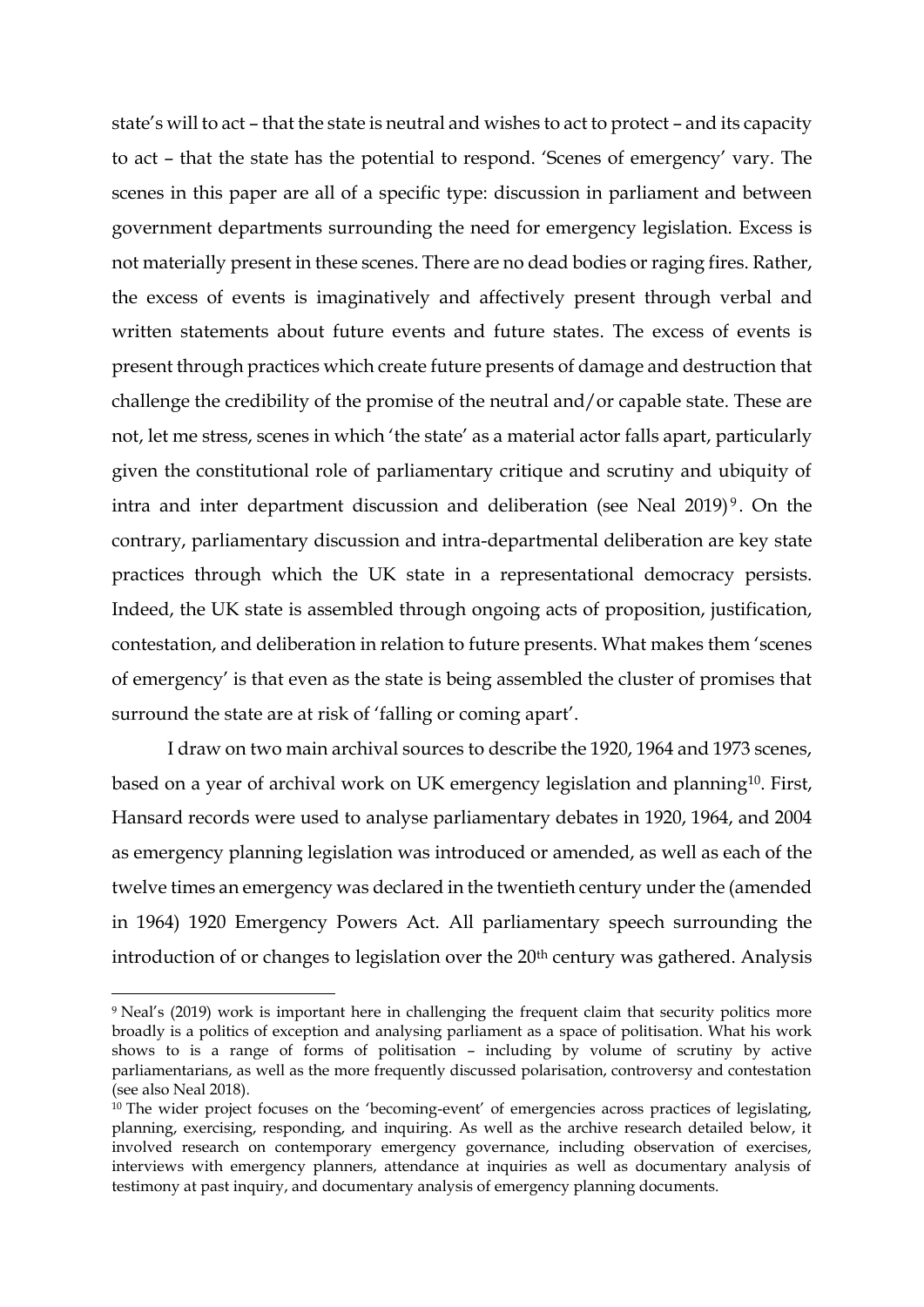focused on how legislation and the use of legislation was justified by governments and the range of responses to legislation by other parties and parliamentarians. Second, material was gathered from the UK National Archives on how central government organised in relation to and planned for emergencies over the same period of time, with particular emphasis on material related to the government departments which have held central responsibility for emergencies, principally the Home Office (including the Emergency Planning Unit and Home Office Emergencies Organisation) and the Cabinet Office (including the Civil Contingencies Unit from 1972 onwards) <sup>11</sup> . The National Archive material was used to track changing institutional arrangements for governing emergencies, justifications for changes, and deliberations around possible changes. The first scene returns us to the introduction of emergency powers in the UK.

#### **Section Two: Scenes of Emergency**

**.** 

The 1920 Emergency Powers Act is typical of the advent of Emergency Powers across liberal democratic regimes in Europe and the United States in the interwar years. Emerging from the delegations of emergency economic authority to the executive during World War 1 and building on the 19th century use of emergency authority by elites to end labour and socialist unrest that supposedly threatened civil insurrection (Scheuerman 2000; Mitchell 2011), the Powers are explicitly orientated to trade unions and the activity and situation of strikes (and thus separate from military conflict or armed rebellion). Unlike the 1914 Defence of the Realm Act, the 1920 Act granted powers over economy and life during emergencies not limited to war.

The state of emergency is a technique that, at least as presented, aims to resolve the problem of what happens when the state assumes a duty to maintain life but is faced by situations that threaten serious disruption but are also unique. Put

<sup>&</sup>lt;sup>11</sup> Archives at the UK's Emergency Planning college were also consulted, but that material is not used in this paper. For the National Archive material, I retain the location identifier. The archive material was photographed and copies stored in a database organised by government department (and then chronologically within government department). The parliamentary material was also stored in a database and organised around key pieces of emergency legislation. Analysis was through the composition of timelines of changes, followed by reading and rereading of specific statements.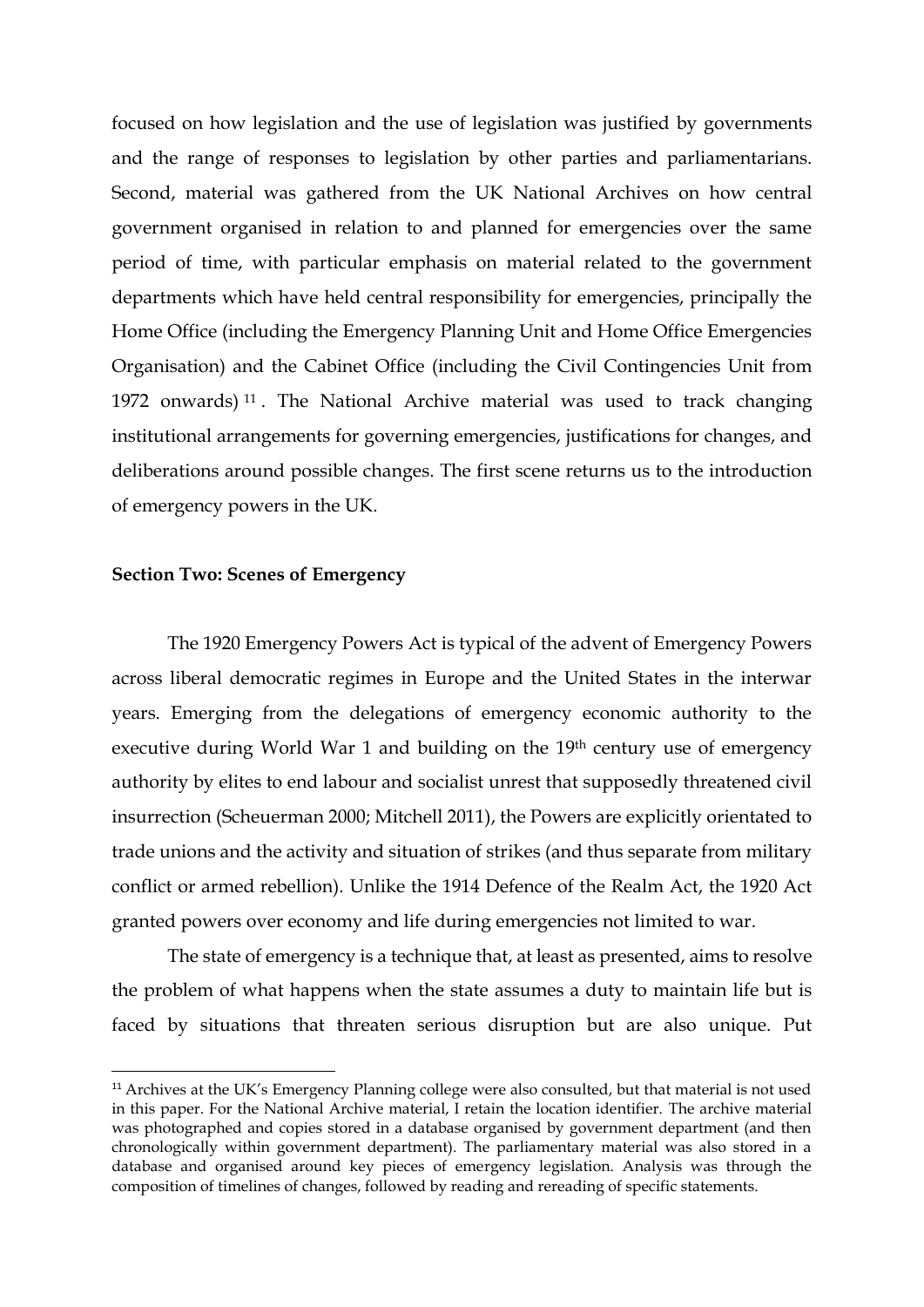differently, the state of emergency as legal-political technique is one way of recognising and incorporating the excess of events into the purview of the state. Declarations of emergency by the sovereign were authorised by a particular kind of event:

"Her Majesty may by proclamation declare that a state of emergency exists if at any time it appears to Her that any action has been taken or is immediately threatened by any persons or body of persons of such a nature and on so extensive a scale as to be calculated, by interfering with the supply and distribution of food, water, fuel, or light, or with the means of locomotion, to deprive the community, or any substantial portion of the community, of the essentials of life".

(Emergency Powers Act 1920)

As with all state of exception legislation, the Act is simultaneously a recognition of law's (and the state's) limit and an attempt to encompass the exception that threatens harm or damage within law (and the state) (Agamben 2003). The effect of the legislation is to reproduce the state-effect Ophir (2007) associates with emergency: the state as a total entity with the capacity to act. However, parliament is also a scene for the accusation that the powers are excessive and the disassembly of the promise of the state as neutral, disinterested, party. Introduced in the midst of industrial tensions and implicitly referring to trade unions ('any persons or body of persons") (on which see Keith & Hennessy 1983), the credibility of the promise of the neutral state is challenged through a set of anti-emergency statements and claims by opposition politicians.

#### **3a: Scene One: 22nd October 1920**

On first reading of the Bill, H.H. Asquith – then leader of the opposition Liberal Party – argued that it was unnecessary in the absence of an emergency: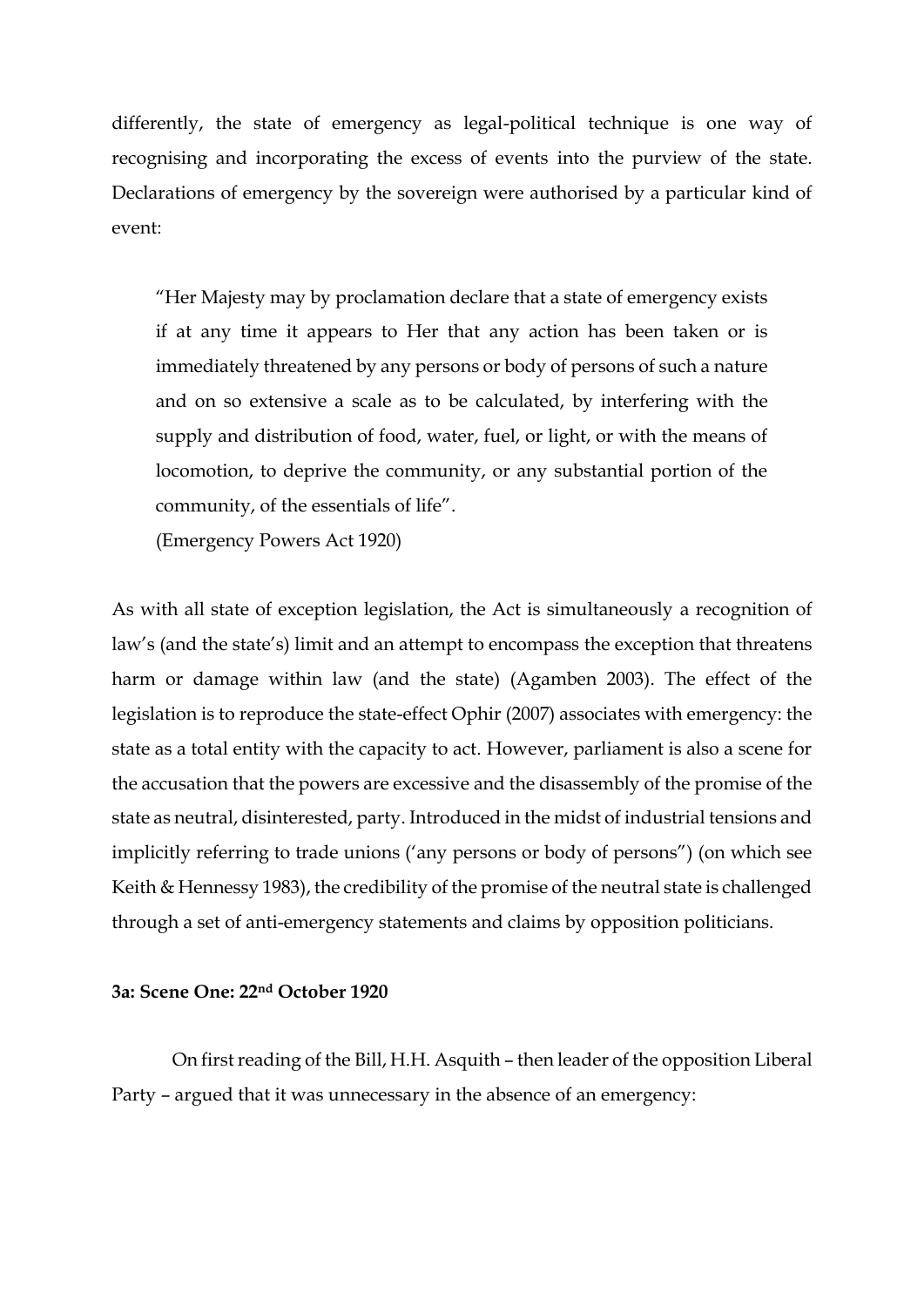"The Government have in their possession all the powers that are needed for any risks or dangers which at present confront us. That being the case, surely the elementary dictates of political prudence, not to say statesmanship, indicate that it would be better, for the time being, to rely upon those powers, and not at a most inopportune time, to pass permanent legislation of the kind contemplated by this Bill. It is not a matter of urgency at all. There is no emergency which calls at this moment for legislative action"12.

The anti-emergency claim by Asquith was threefold: that there was no emergency, that the state already possessed all the powers it may need, and that it was an "inopportune time" given the turbulent post war public mood. Consequently, for the opposition, the Bill was a "provocation" that was "calculated to arouse the suspicions of the working class" in midst of the "crisis in the mining industry"13. One MP accuses the Government of not taking into account the "psychology of the situation" and warns that "there will be created an atmosphere outside this House which will be distinctly harmful to the progress of friendly negotiations"14. Another MP cautions in similar terms of the consequences for the present dispute of a "mood of suspicion" amongst "men who do believe this is an attack on trade unionism"15.

Emergency powers were not only dangerous for the extra-legal effects that the passage of a Bill might have had in the midst of a tense atmosphere, though. In later discussions in the House of Commons, other MPs claimed they were also dangerous for how they fundamentally reshape the balance of forces within society. Some MPs accused the state of other, hidden motives: notably a class politics that aimed to crush the power of the labour movement. It is worth quoting at length one objection, as it folds into the scene of emergency past events by charging the Government with a "cunningly veiled attack" on the trade unions.

**.** 

<sup>12</sup> Herbert Henry Asquith, Bill presented – Emergency Powers Bill, 22nd October 1920

<sup>13</sup> William Adamson, Bill presented – Emergency Powers Bill, 22nd October 1920

<sup>14</sup> Donald Maclean, Bill presented – Emergency Powers Bill, 22nd October 1920

<sup>15</sup> John Clynes, Bill presented – Emergency Powers Bill, 22nd October 1920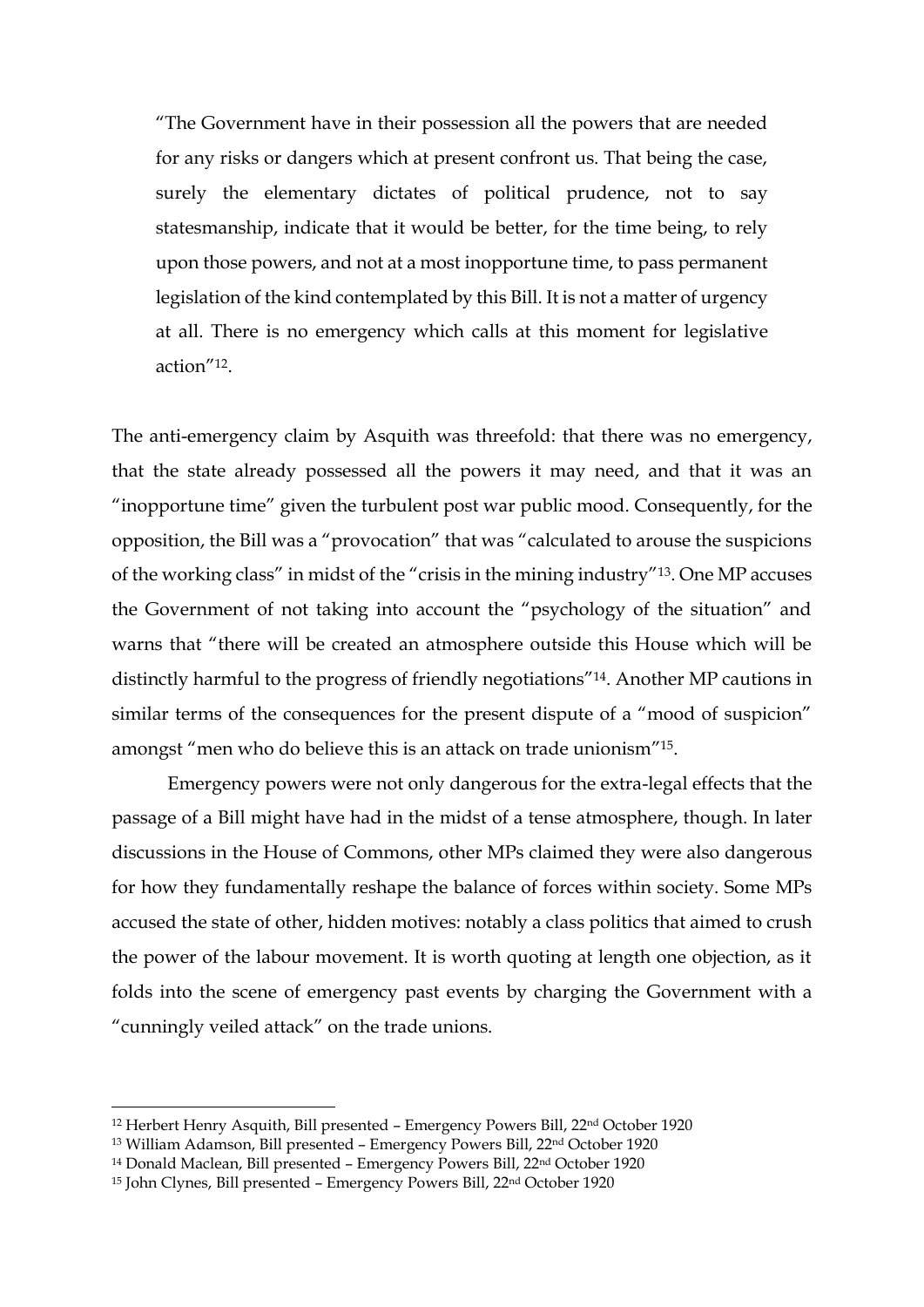"In 1911 there was not only a railway strike, but practically half the dockers were on strike. The whole port of Liverpool was closed. There were ironclads in the river. There were tremendous riots and disorder. There was no suggestion that this kind of legislation was necessary. In 1912 the whole of the mines of the country were stopped for between six and seven weeks, and it was never suggested by even the most reactionary that legislation of this kind was necessary. Let anybody go into these particular conditions, and he is bound to see that this is not an open but a cunningly veiled attack upon the powers now-possessed by trade unions, and that the Title of the Bill should rather be "a Bill to revoke the whole of the Statutes since 1824 conferring legal powers upon trade unions"16.

Something of the then present atmosphere of heightened tensions, as well as affectively imbued memories of past conflicts, became part of the scene in parliament. By invoking a series of past situations that did not necessitate the introduction or use of special powers, the Emergency Powers Bill is enacted as an instrument of class politics and the state becomes a cunning, duplicitous actor.

The introduction of legislation becomes a scene in which the promise of the disinterested state is disassembled as other claims are made: the state as a classed, interested, actor with a threatening capacity to reorder society. There is, though, a second version of the state that emerges in the wake of the disassembly of a promise: an anxiety about the becoming authoritarian of the democratic state that is enacted through concerns about what the state is enabled to do by the Bill. Here we see an intensification of the concern with what Foucault (2008: 322) calls "the irrationality peculiar to excessive government" that he argues animates liberalism. Emergency Powers becomes the point, to paraphrase Foucault (ibid. 320), where the state governs "too much" and the liberal democratic state becomes the monster that must be kept in check. We gain a sense that emergency legislation is itself a threat when the Bill moves

**.** 

<sup>16</sup> Arthur Walsh, Emergency Powers Bill – Clause 1 (Issue of proclamations of emergency), [26 October](http://hansard.millbanksystems.com/sittings/1920/oct/26)  [1920.](http://hansard.millbanksystems.com/sittings/1920/oct/26)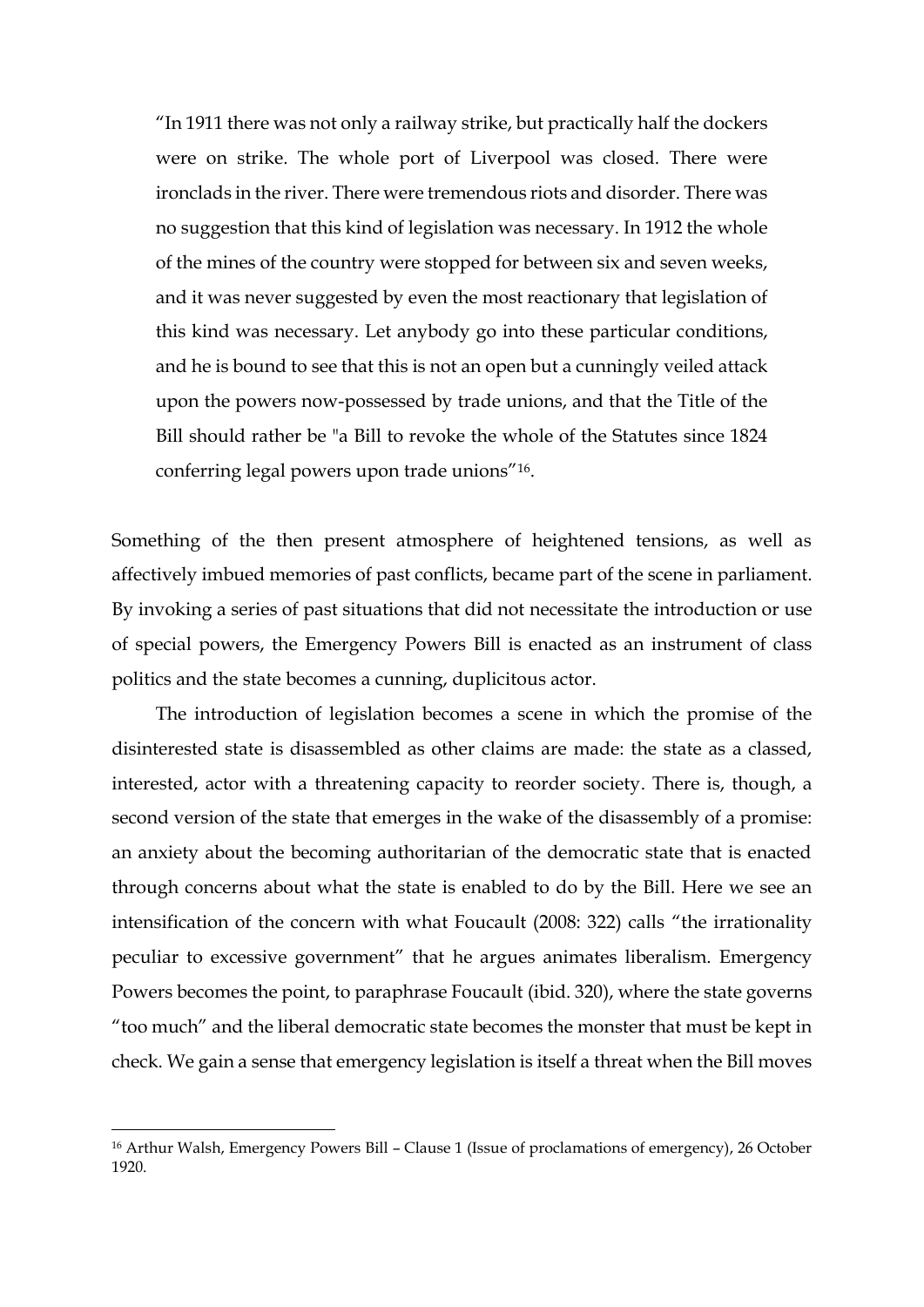to committee stage. Unusually, committee stage happened four days after the first reading of the Bill. Committee stage starts with an objection to the first words of Clause 1 of the Bill - "at any time" - , in part as a protest at what opposition MPs consider to be the compression of the time for deliberation. Mr Walter Smith argues that there is a mismatch between the seriousness of powers and the time given for "close examination and scrutiny":

"There has been no opportunity whatever for giving that close examination and scrutiny to this Measure which its importance warrants, and yet the Government propose to make it a permanent part of their legislation to be used whenever the Government of the day deems a state of emergency has arisen which justifies its provisions becoming operative. I venture to suggest that that is a very dangerous procedure. We may have a sudden election during a period of passing excitement, and a Government may be returned to power which might use the provisions of a Bill such as this very largely for political purposes against their opponents" <sup>17</sup>.

For Smith, emergency powers require the time for practices of deliberation: "discussion of every detail and for the examination of every line and word"18. What animates dissent is a concern by opposition MPs with the potential misuse of powers. Expressed by MPs as the Bill becomes an object of explicit concern is the threat of a different type of exceptional situation than that invoked by proponents of the Bill. The possible exception is the misuse of the Powers by a tyrannical, illiberal state.

#### **3b: Scene 2: 20th February 1964**

1

The introduction of emergency powers was an occasion for anti-emergency statements that disassembled a promise: the neutral state acting through necessity.

<sup>17</sup> Walter Smith, Emergency Powers Bill – Clause 1 (Issue of proclamations of emergency), Commons Sitting, [26 October 1920.](http://hansard.millbanksystems.com/sittings/1920/oct/26) 

<sup>&</sup>lt;sup>18</sup> Walter Smith, Emergency Powers Bill – Clause 1 (Issue of proclamations of emergency), Commons Sitting, [26 October 1920.](http://hansard.millbanksystems.com/sittings/1920/oct/26)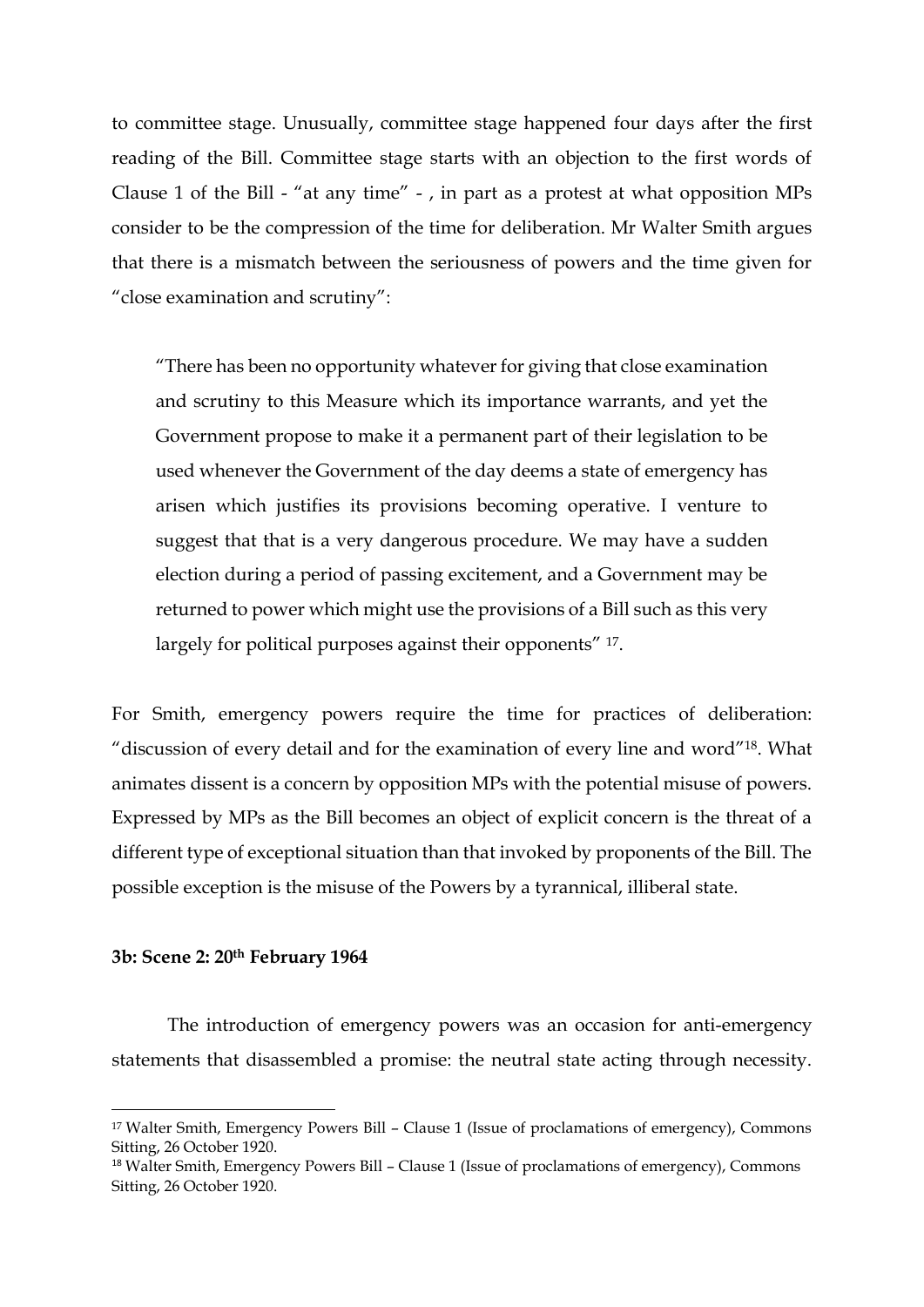Through those statements, the state was enacted as an actual threat – to the existing powers of the trade unions – and a potential threat – to the 'liberty of the subject' and democracy itself. Anxiety, mistrust and anger enveloped the introduction of emergency powers, perhaps resonating with then moods of a 'present situation' of industrial tensions and the near past of previous conflicts (Keith & Hennessy 1983). These concerns enacted the liberal suspicion about the state governing too much that Foucault (2018: 319) highlights, but assemble them with two distinct state imaginaries: the all-powerful despotic state and the interested, classed, state. For proponents in government, by contrast, emergency powers are not merely necessary but also prudent given the possibility of exceptional situations. Emergency becomes an occasion where the question of the excessiveness of the state, its "necessity and usefulness", is played out and subject to deliberation (ibid 319).

The legislation was the basis for the 11 times a state of emergency was declared in the UK, all in relation to industrial disputes. In 1964, a small but significant change was made to the 1920 Emergency Powers Act. As well as making permanent the Defence (Armed Forces) Regulations of 1939 that allowed for the use the armed forces in temporary employment in agriculture or other work considered to be of "national importance", the then conservative government proposed a change should be made to the definition of emergency in the 1920 Act. As we have seen, the concern in the 1920 Act was with a specific causal agent – 'persons or body of persons' - and, although not stated as such in the Act, with one type of situation – strikes and industrial disputes. The 1964 Act amended this definition by replacing the phrase 'persons or body of persons' with the word 'events', so it reads:

"Her Majesty may by proclamation declare that a state of emergency exists if at any time it appears to Her that any action there have occurred, or are about to occur, *events* of such a nature and on so extensive a scale as to be calculated, by interfering with the supply and distribution of food, water, fuel or light, or with the means of locomotion, to deprive the community, or any substantial portion of the community, of the essentials of life" (Emergency Powers Act (amended) 1964, emphasis added)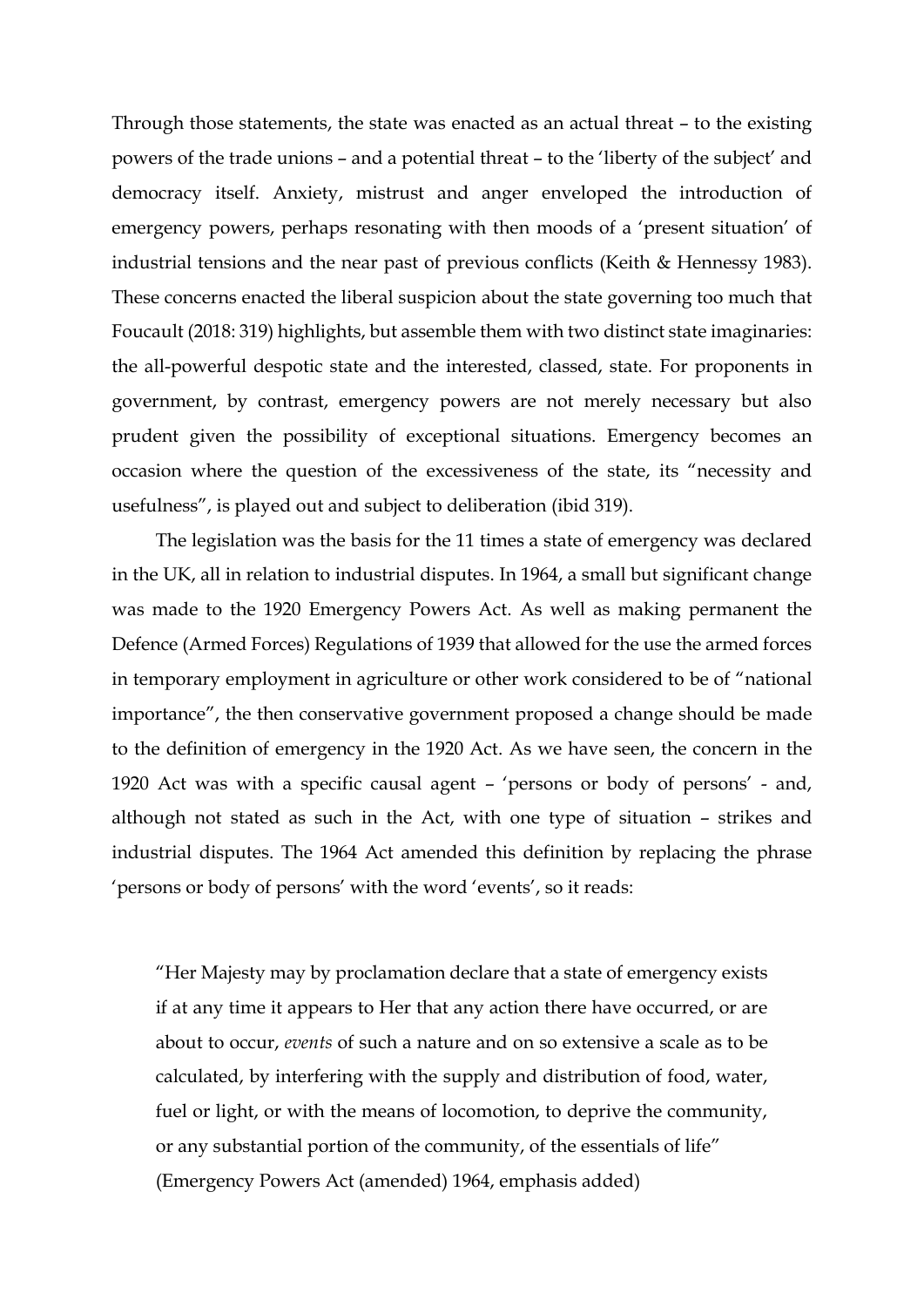The amendment widened the scope of emergency powers to the open-ended 'events', irrespective of the type of event or the cause for the event.

In the second reading of the Bill on 20th February 1964 the Secretary of State for the Home Department, Henry Brooke, justified the expansion in the following terms, invoking a different event before which the providential state may be powerless: weather:

"It was during the prolonged bad weather of last winter that I first started to think about the limitations on our powers to take emergency action in a national emergency. Clause 1 amends the [Emergency Powers Act, 1920.](http://hansard.millbanksystems.com/acts/emergency-powers-act-1920) When that Act was passed the country was in the throes of readjusting itself to peace-time after the First World War. As many of us remember, it was a time of industrial unrest. That was the problem in view, and so the Act was directed at emergencies resulting from labour troubles. It was confined to them.

Its purpose was, and is, to enable the Government of the day to take measures to maintain supplies which are essential to the life of the community. But there is no obvious reason why the Government should be able to take these measures only when supply difficulties are threatened as a result of labour troubles. The threat may come from other causes; from what the insurance policies refer to as an act of God, or indeed from developments in other countries beyond our control.

If since 1920, all Governments have been granted special powers to secure essential supplies for the public in times of industrial emergency, it seems common sense to make similar provision for dealing with any type of emergency in the future which similarly threatens the essentials of life"19.

1

<sup>&</sup>lt;sup>19</sup> Henry Brooke. Second reading of the Bill, 20<sup>th</sup> February 1964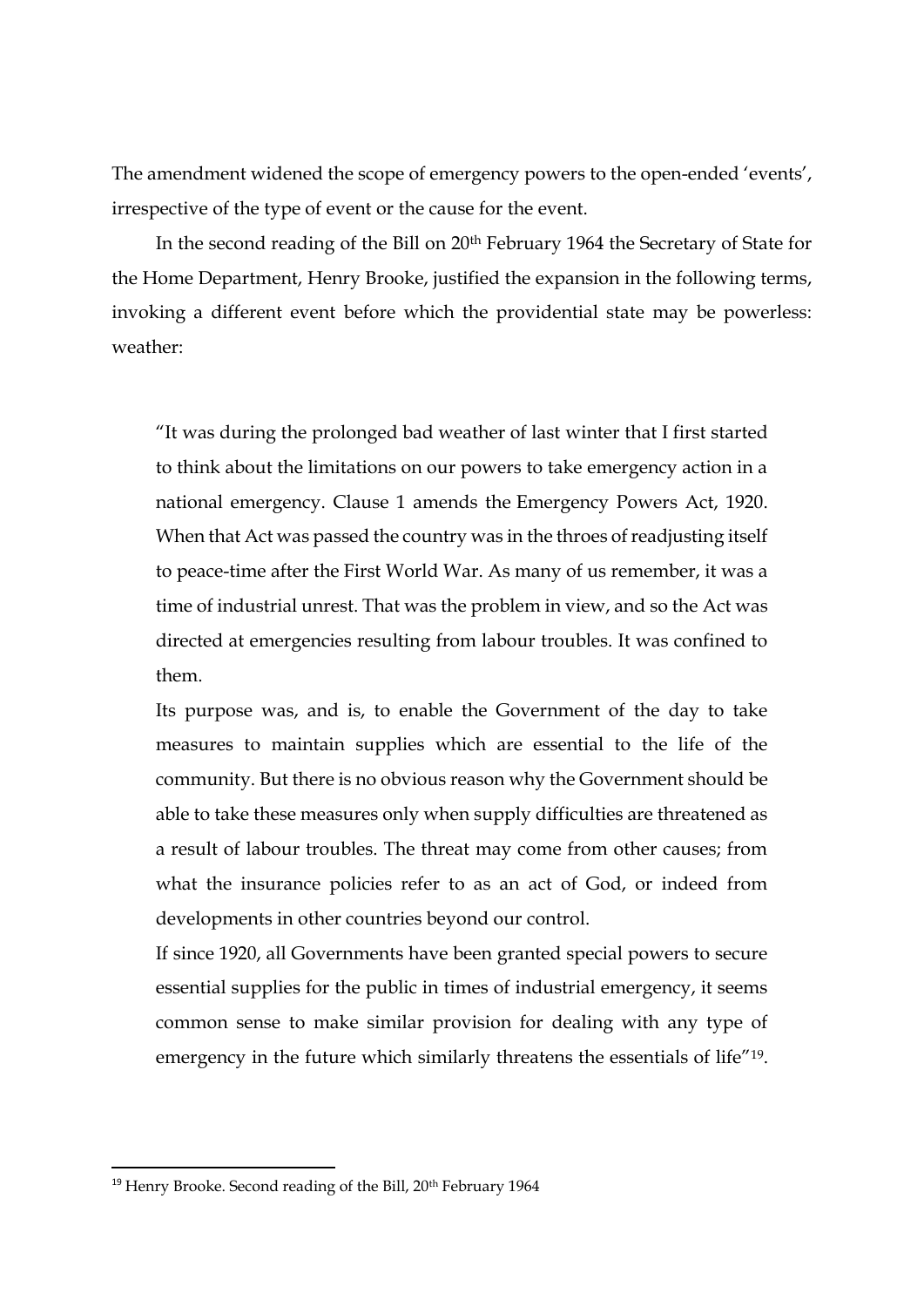Describing the Bill as a "wise exercise in foresight" and an "insurance policy" 20, Brooke justified the extension to 'events' as necessary because of the spectre of possible future 'exceptional' events that threatened the always fragile providential state's capacity to respond. In this scene, the state confronted a different form of excess – events as such, rather than the actions of a trade union. Although a range of 'new' emergencies were invoked by proponents of the amendment, including mechanical breakdown of nuclear power stations and stoppage of essential supplies from abroad, it was 'weather' that stood in for events that threaten the state:

"I would like the House to know that after last winter the Government undertook a comprehensive review of all the arrangements everywhere for coping with bad weather. As a result of that review, many steps have been taken—steps to improve equipment, to acquire additional emergency equipment, to coordinate plans at all levels, and to encourage preparations for bad winter conditions. But there is a limit to the money which it is sensible to authorise on emergency provisions which may never be used, and the best plans may be defeated in an emergency on a scale which outsoars anything ever previously contemplated.

The problem is to strike the right balance. With the action already taken and planned, we think that we have gone as far as we practically can by administrative means and forethought to take precautions against severe and prolonged snow and frost. But one must recognise that circumstances may arise so utterly exceptional that all precautions might be inadequate. That is why we think that emergency powers ought to be available as a last resort, not confined to industrial disputes only" <sup>21</sup>

The proposed change in legislation was legitimised around the invocation of a series of 'extreme' or 'abnormal' possibilities that exceeded government's capacity to plan,

<sup>&</sup>lt;sup>20</sup> Henry Brooke. Second reading of the Bill, 20<sup>th</sup> February 1964

<sup>&</sup>lt;sup>21</sup> Henry Brooke. Second reading of the Bill, 20<sup>th</sup> February 1964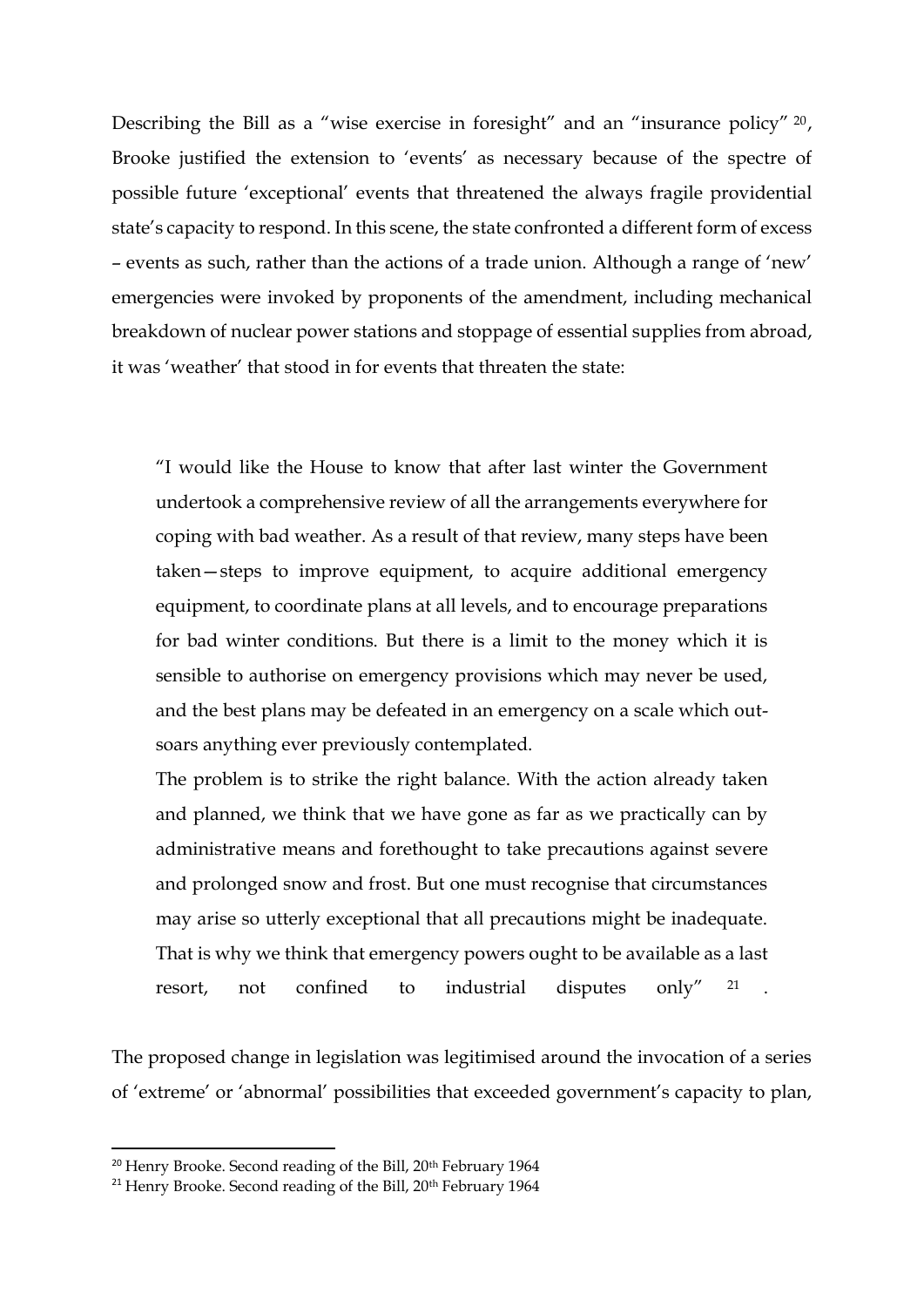or what was referred to by Brooke as 'administrative means and forethought'. He invoked a twin problem for the providential emergency state: the possible future event that is 'exceptional' and 'unforeseen'. Whilst not quite equivalent, the two ways of registering occurrence and impact mean that rationalisations for the Bill are organised around a slight tweak to the version of emergency that that was embedded in the 1920 Emergency Powers Act - the event as a 'real exception'. As well as rarity and severity of impact, the shift to the generic 'events' intensifies the problem of the unforeseen. Unlike strikes, with their defined actors and precipitating conditions ('tensions'), 'events' may happen without warning. 'Acts of God' are so named precisely because of the problem of ascribing causality to them. They appear to come from nowhere. For this reason, Brooke described the Bill as "an insurance policy against contingencies—remote contingencies, perhaps, but real ones nevertheless"22.

Parliament became, then, a scene of emergency: the excess of events (in the form of the 'exceptional' and 'unforeseen') was present as a problem for the state. What was enacted was the promise of the providential, prudent, state which may need extra powers. As in 1920, the introduction of the Bill was also a scene of contestation where the promise of the providential state was disassembled. The tyrannical state was not expressively present, but was there in the background to claims that the state already possessed the resources needed to govern emergencies. One MP challenges the home secretary to either "think of one example when it would have been desirable to make these regulations" at some point since 1920 or give a future example, even a "barely imaginable" example, of a "possible situation" that would require regulations to be made under the Act<sup>23</sup>. As he did so, he offered a different account of past events that render them undramatic - matters of "inconvenience" or "discomfort":

"I would test the position by asking the right hon. Gentleman to think of any situation relating to the happening of a natural cause, like the cold weather of last year, in the 44 years that have elapsed since the 1920 Act was passed when it would have been desirable or necessary to make

<sup>&</sup>lt;sup>22</sup> Henry Brooke. Second reading of the Bill, 20<sup>th</sup> February 1964

<sup>&</sup>lt;sup>23</sup> Frank Soskice. Second reading of the Bill, 20<sup>th</sup> February 1964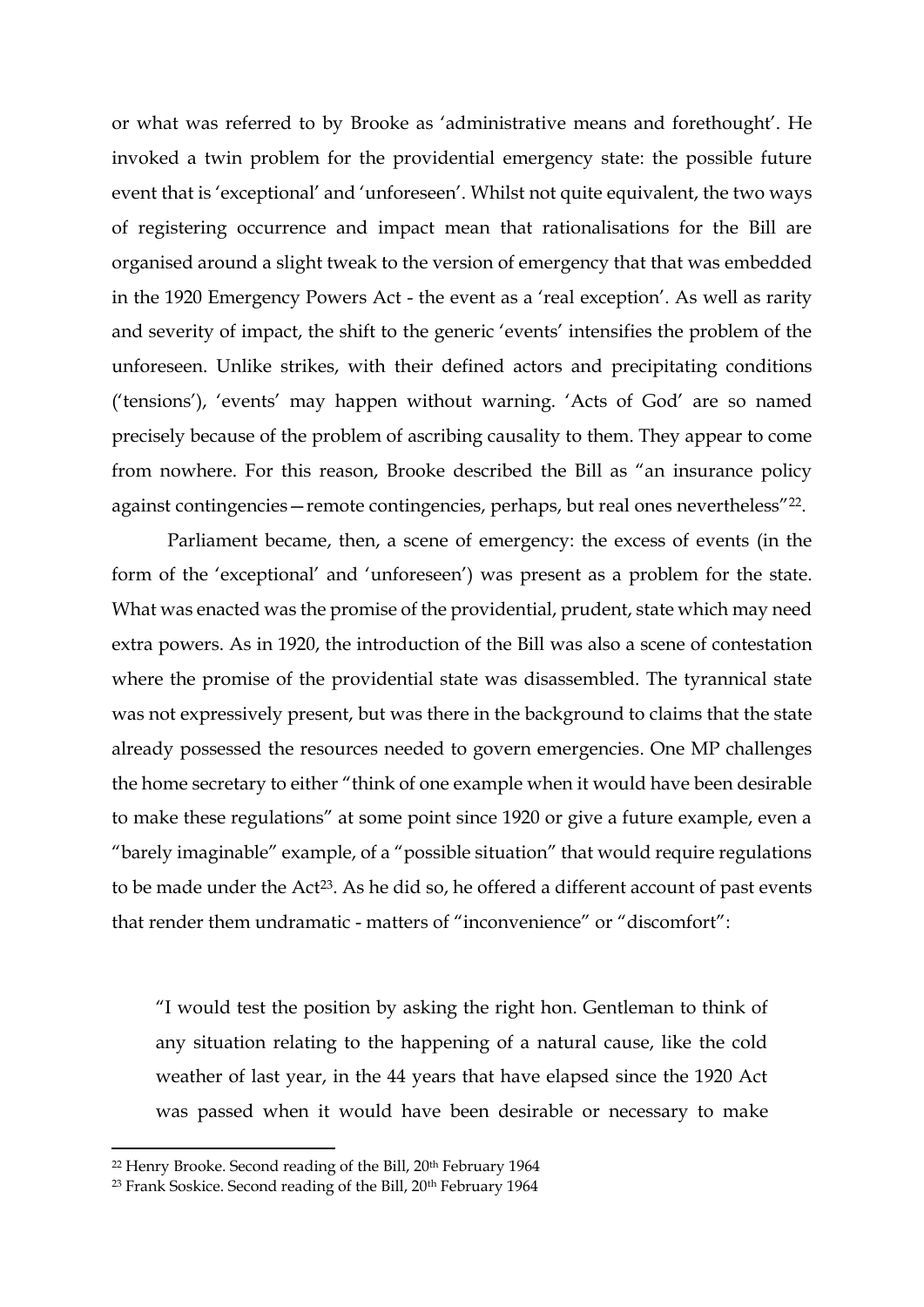regulations under this Bill had it been law. Consider the cold weather last year, which occasioned a great deal of discomfort and inconvenience. Is the right hon. Gentleman saying that there would have been regulations made to deal with that situation had the Bill been law? If so, what sort of regulations would have been made?"<sup>24</sup>

In comparison with the contestation which greeted the 1920 Act, the criticism of the amendment is focused on the past or future presence of events. As Soskice remarks, he does not have "any violent objection in principle to the Bill"25. Indeed, he accepts the need for the state to be "be ready for emergencies", but considers the case for the amendment to rest on "wholly hypothetical contingencies which are unlikely to be translated into reality according to all the experience we have had" <sup>26</sup> .

For other MPs, the legislation was necessary because unforeseen events might happen: excess reoccurs through emergency statements and the state is assembled as potentially unprepared as well as possessing a responsibility to be prepared. An MP supportive of the measure recalled an event as he supported the change in wording:

"I can look back upon disasters which were quite unexpected. I remember with vivid clarity the 1953 floods along the East Coast, which grievously affected my constituency, among others. Nobody imagined that there was any danger of flooding upon that scale at the time, and I am sure that if my right hon. Friend had introduced this legislation prior to those floods people would have said, "What a ridiculous thing to talk about. Such a thing could not happen." But it did.

Furthermore, in the complex industrial life in which we live today products are being manufactured which have never been manufactured here before, and new scientific techniques and devices are being adopted. It is,

<sup>&</sup>lt;sup>24</sup> Frank Soskice. Second reading of the Bill, 20<sup>th</sup> February 1964

<sup>&</sup>lt;sup>25</sup> Frank Soskice, Second reading of the Bill, 20<sup>th</sup> February 1964

<sup>&</sup>lt;sup>26</sup> Frank Soskice, Second reading of the Bill, 20<sup>th</sup> February 1964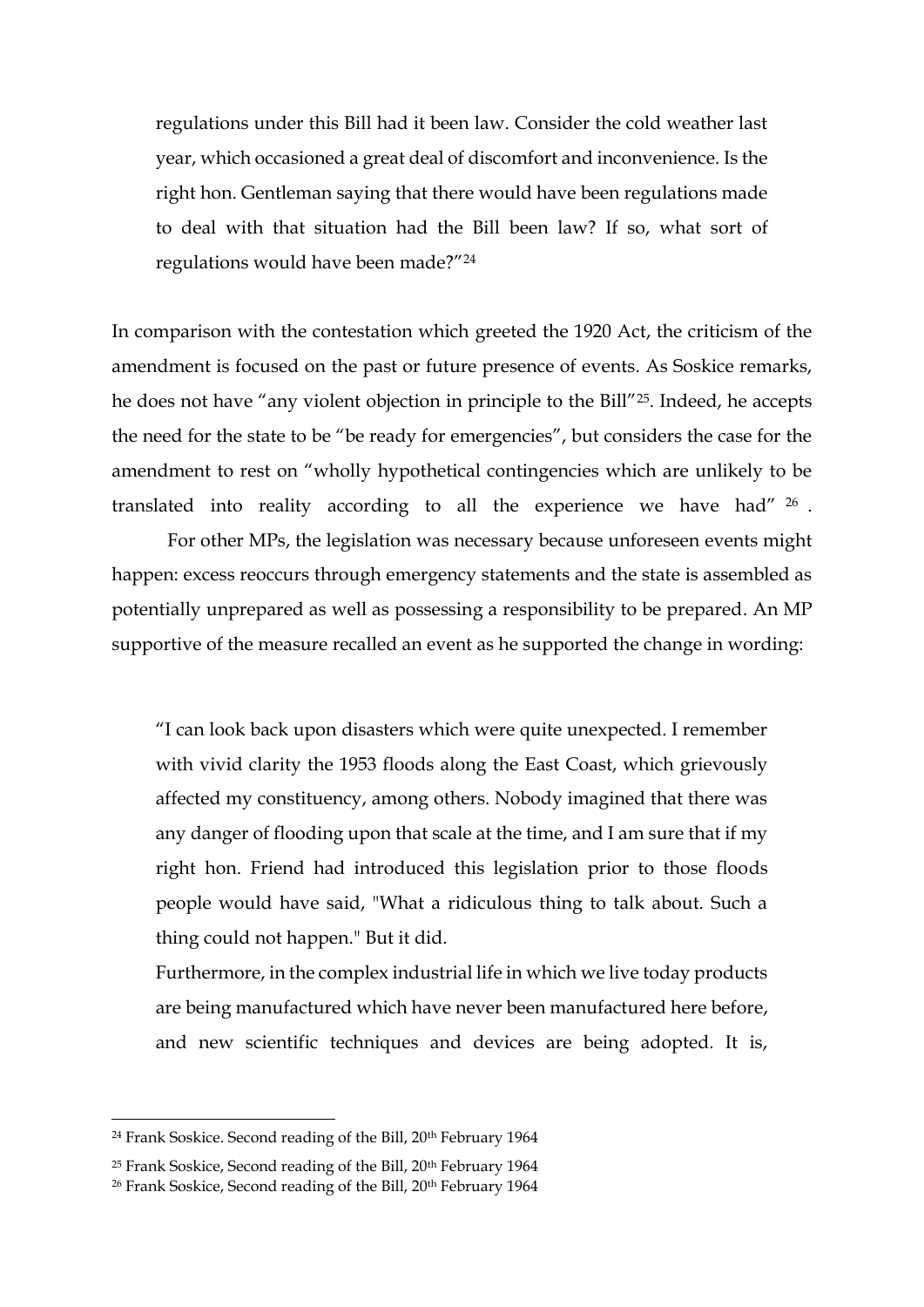therefore, right to visualise the possibility of a quite unforeseen disaster occurring."<sup>27</sup>

The Act became, then, a prudent means of responding to the problem of the 'unexpected' or 'unforeseen' and the limits of the state's imagination. The Bill was one part of a wider shift involving the expansion of the problem of the 'unforeseen' to any event alongside an expanded sense of not only what threatens to disrupt, but also the contingencies that a 'prudent' or 'responsible' government should take 'reasonable steps' to prepare for. By 1964, the existence of emergency legislation has become taken for granted within parliament and contestation is a matter of disagreement about whether or not the state is sufficiently prepared: the "too little" of the state, which Foucault shows is the flipside of the concern with "too much" (Foucault 2018: 322).

#### **Scene 3: 1973**

**.** 

What is played out in the mid 1960s is not simply, then, the liberal concern with the excessiveness of the state. As in 1920, that concern meets an anxiety about the excessiveness of events and the credibility of the promise of response. The assembly and disassembly of the promise of the prepared state when faced with events reappears within the UK state at various times after 1964, although the Emergency Powers Act is not replaced until 2003-2004 (on which see Anderson & Adey 2012). What results are various scenes of emergency in which proposals to expand the scope of emergency powers are deliberated against a background of the 'changing circumstances' of events. One significant occasion is in 1973, the year of the last declaration of a state of emergency that I began the paper with. In the midst of ongoing industrial disrupts, global economic crises, and a changing economy, the Industrial Relations Policy Committee ask the newly formed Civil Contingencies Unit (CCU) to review the requirements for emergency powers. What surfaces in this scene – a scene constituted through letters, notes and a report – is a concern with the volatility of

<sup>&</sup>lt;sup>27</sup> Stephen McAdden, Second reading of the Bill, 20<sup>th</sup> February 1964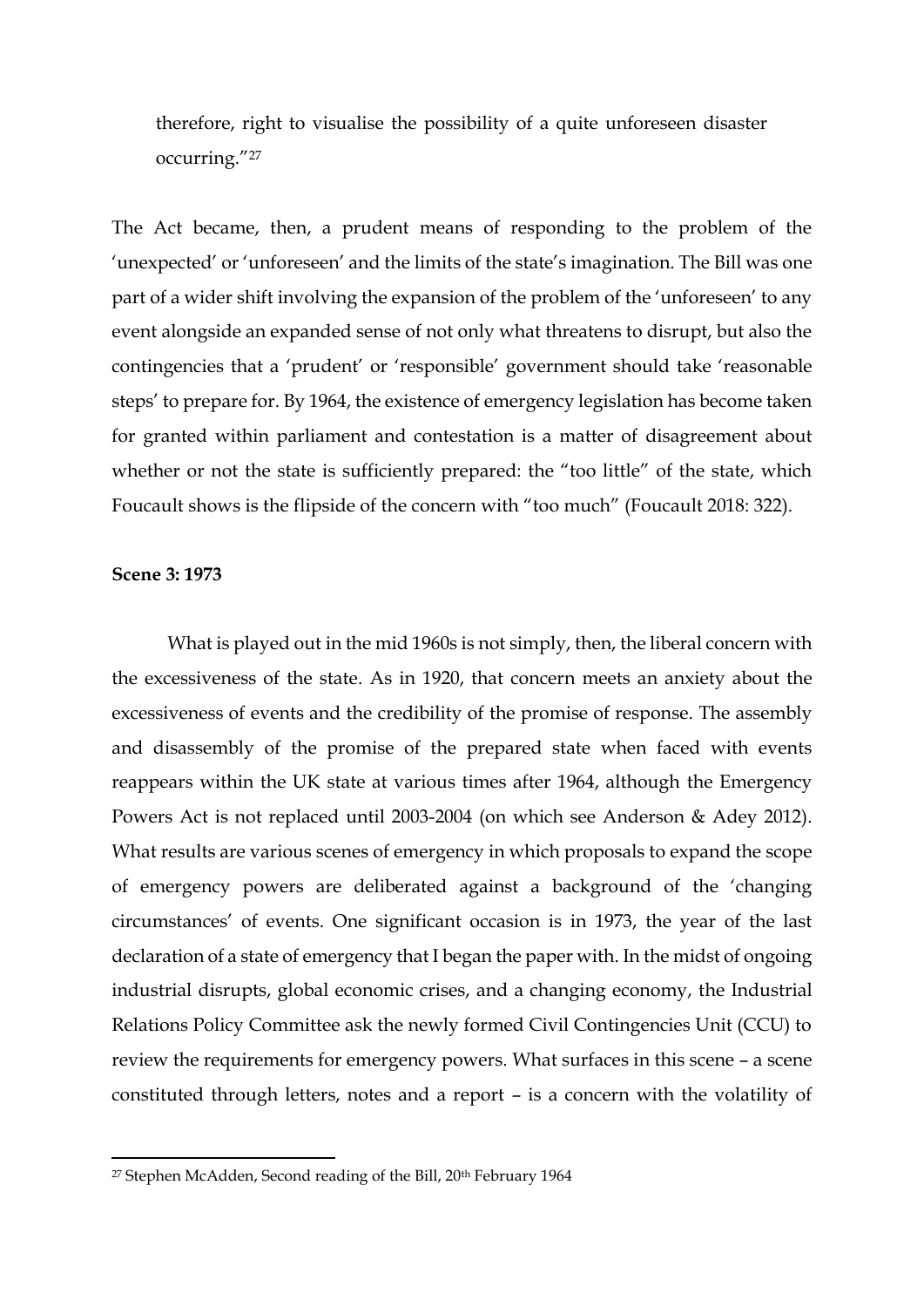emergency powers. This is the state that risks governing "too much" (Foucault 2018) and therefore cannot control the effects of its own actions. Here we find another iteration of the concern with the excessiveness of the state – but it is channelled into speculation on the unpredictable effects of declarations and regulations.

Underpinning many of the submissions to the review was a need to avoid unduly "restrictive" definitions of the circumstances on which an emergency might be proclaimed. However, there was no unanimity within the state about the changing threat. The Department of Employment, for example, argued that "An impressionistic view of the risks of industrial action ahead is not, I suggest, a good starting point for considering whether amendments of the 1920 Act is necessary"<sup>28</sup> . Nor was there agreement about what should be protected by the providential state. One typical concern was whether the list of circumstances upon which a proclamation can be issued should be widened to include interference with communications or health services. In a 'note' from the Cabinet Office described by its author as "a first shot at defining this rather nebulous problem [of the requirements of emergency powers] and how it might be tackled" the complexities of expanding to 'telecommunications' were discussed:

"How widely or narrowly should they be defined? Are "communications" just "telecommunications" or, bearing in mind the importance which the Government attaches to public opinion, and the changing circumstances of the communications media, is there any case for taking emergency powers in this field, too? Are there other categories which should be included? Is it now desirable to take account of the effect of action against key computer installations? Are these sufficiently covered under the existing categories of services or should some additional provision be made?"<sup>29</sup>

The deliberation was around, then, the sufficiency of existing powers faced not only with changing events but with attempting to govern a changing society in which it

<sup>&</sup>lt;sup>28</sup> Department of Employment, Letter 6<sup>th</sup> August 1973 (folder CAB165-983, file 1789)

<sup>&</sup>lt;sup>29</sup> Cabinet Office on behalf of CCU, Letter 16<sup>th</sup> July 1973 (folder CAB 165-982, file 2355).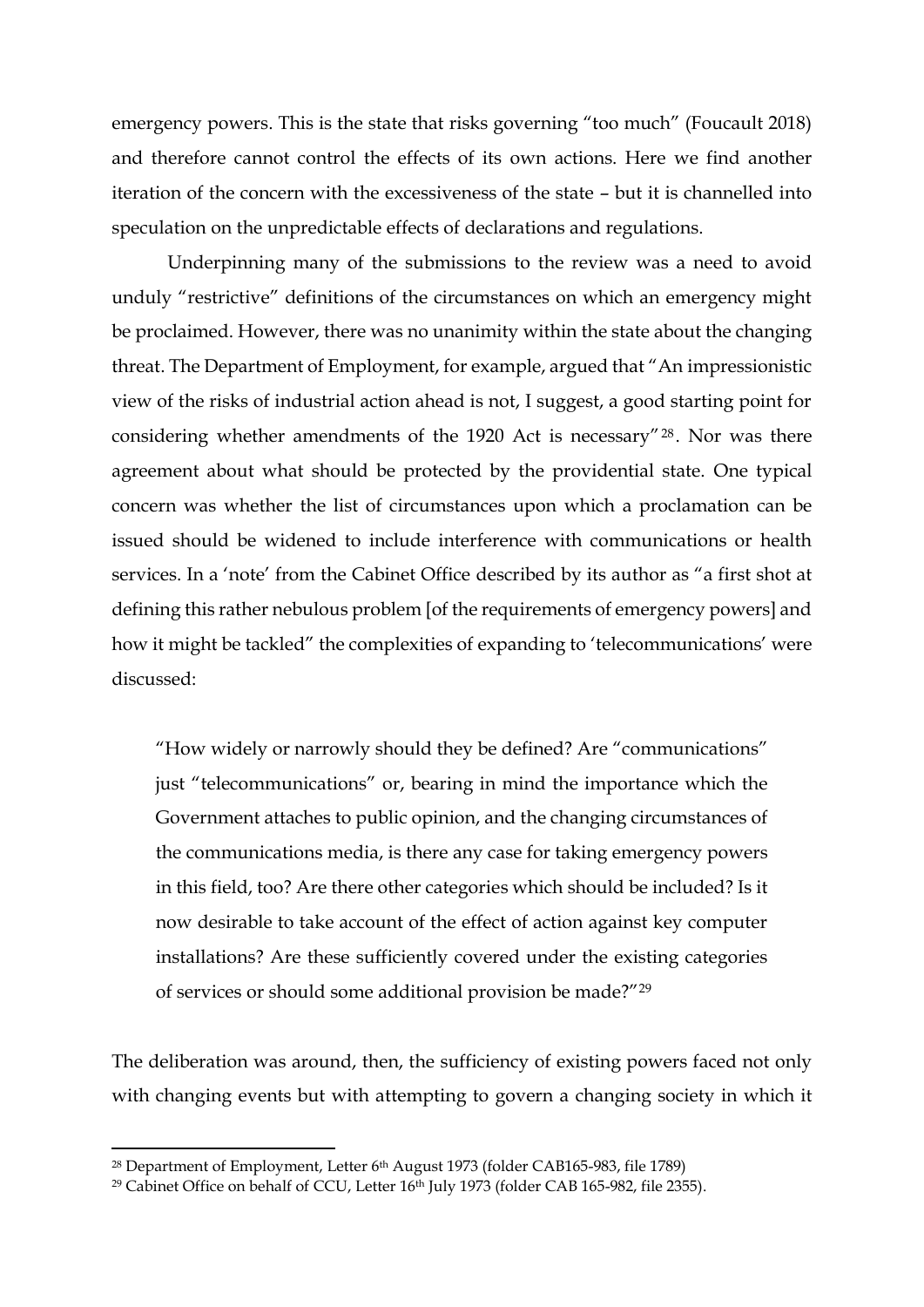was no longer clear what exactly counted as the 'essentials of life'. For example, expanding powers to telecommunications is rejected by the CCU in part based on a letter from The Ministry of Posts and Telecommunications, which reported no advantage in amendment because of the range of alternative measures enabled by other pieces of existing sector specific legislation<sup>30</sup>.

The promise is very similar to in 1964: the prepared, reasonable, state in a changing world of events and conditions that threaten the capacity to prepare. As well as this doubt about whether the state will protect life, what is disassembled in this scene is faith in the utility of emergency powers for the state. Partly, this is because departments place faith in existing, ordinary powers. But, it is also because changes in the organisation of economy reduce the effectiveness of powers that depend, in different ways, on some degree of compulsion from a centre. For example, the Department of the Environment wrote "It is difficult to envisage the way the application of emergency powers could assist the health service, or communications or computer installations, because generally all these depend on expert staff who cannot be easily withdrawn from other sources"31. Likewise, the Department of the Environment stressed the interrelated and complex nature of emergencies. Their letter is worth quoting at length:

"The Act is essentially defensive in character, presupposing that the Government can provide some alternative service. In the event it is clear that this is no longer the case in many instances, partly because services which can be hit by strikers are now more complex and partly because they are more interrelated so that a comparatively limited action can repercuss throughout a complete activity … In the broader sense it seems unlikely that the current Act could be modified in a way to provide an effective instrument against a deliberate and sustained attempt to cause widespread disruption to the life of the community or to the economy. Hence the

<sup>&</sup>lt;sup>30</sup> Ministry of Posts and Telecommunications, Letter 9<sup>th</sup> August 1973 (CAB165-983, file 1781)

 $31$  Department of the Environment, Letter  $10<sup>th</sup>$  August 1973 (CAB165-983)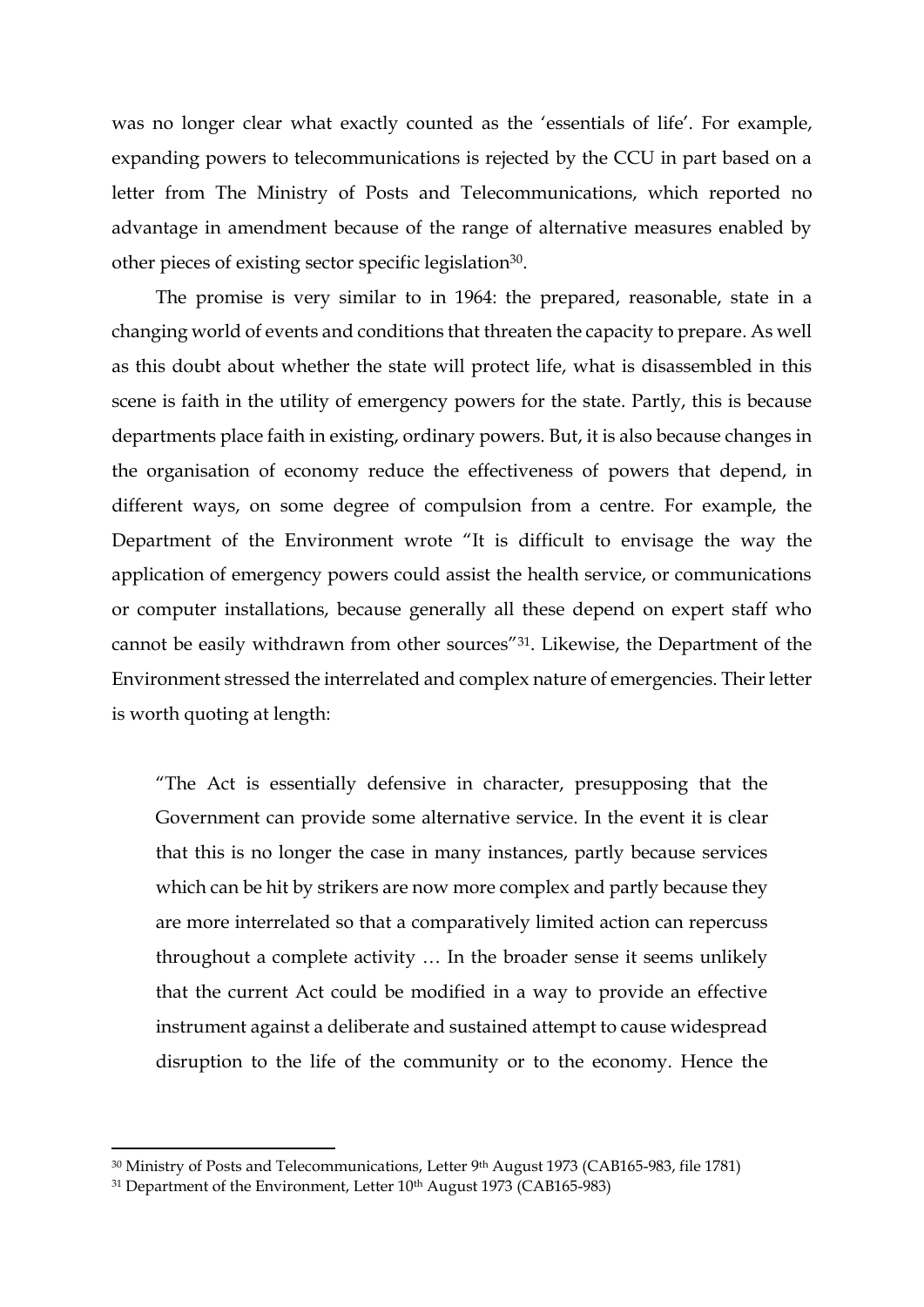Departmental view that it is best to leave well alone and not to seek extension of powers under the Act"32.

Other departments similarly emphasised the limited contribution of emergency powers to governing the type of disruption that are strikes, and highlighted other ways of governing through the achievement of consent. The Welsh office wrote:

"Post-war history does suggest that emergency powers are only on particular and a small number of occasions necessary to contribute to the achievement of the Government's objectives, and the contribution is in a substantial part psychological. In all strikes, there has been a high level of 'makeshift' performances by other members of the industry or service concerned, by local authorities and by others. Indeed, the effects of most strikes seem to have been eased largely through a miscellany of makeshift arrangements and not by the specific use of emergency powers"33.

There was also a trace of something else: that the occasion of the use of emergency powers was a scene of intensified vulnerability for the state. It is when the capacity to govern is directly placed in question and when other sources of authority emerge. Following a warning by the Department of Employment that prohibiting picketing at essential installations would lead to "deliberately contrived confrontations with the Law" in which the "resulting situations would be ugly"<sup>34</sup>, the MoD wrote:

"To the extent that these are useful weapons of crisis management we must be careful not to blunt their efficiency by attempting to resort to them in circumstances in which, as Douglas Smith [Department for Employment] has pointed out, the probable consequences would be a confrontation in which the will of the Government could not easily be enforced"<sup>35</sup>

1

<sup>&</sup>lt;sup>32</sup> Department of the Environment, Letter 10<sup>th</sup> august 1973 (CAB165-983)

<sup>33</sup> Welsh Office, letter 10th August 1973 (CAB165-983, photo 1774)

<sup>&</sup>lt;sup>34</sup> Department of Education, letter 6<sup>th</sup> August 1973 (CAB165-983)

<sup>35</sup> Ministry of Defence, letter 10th August 1973 (CAB165-983)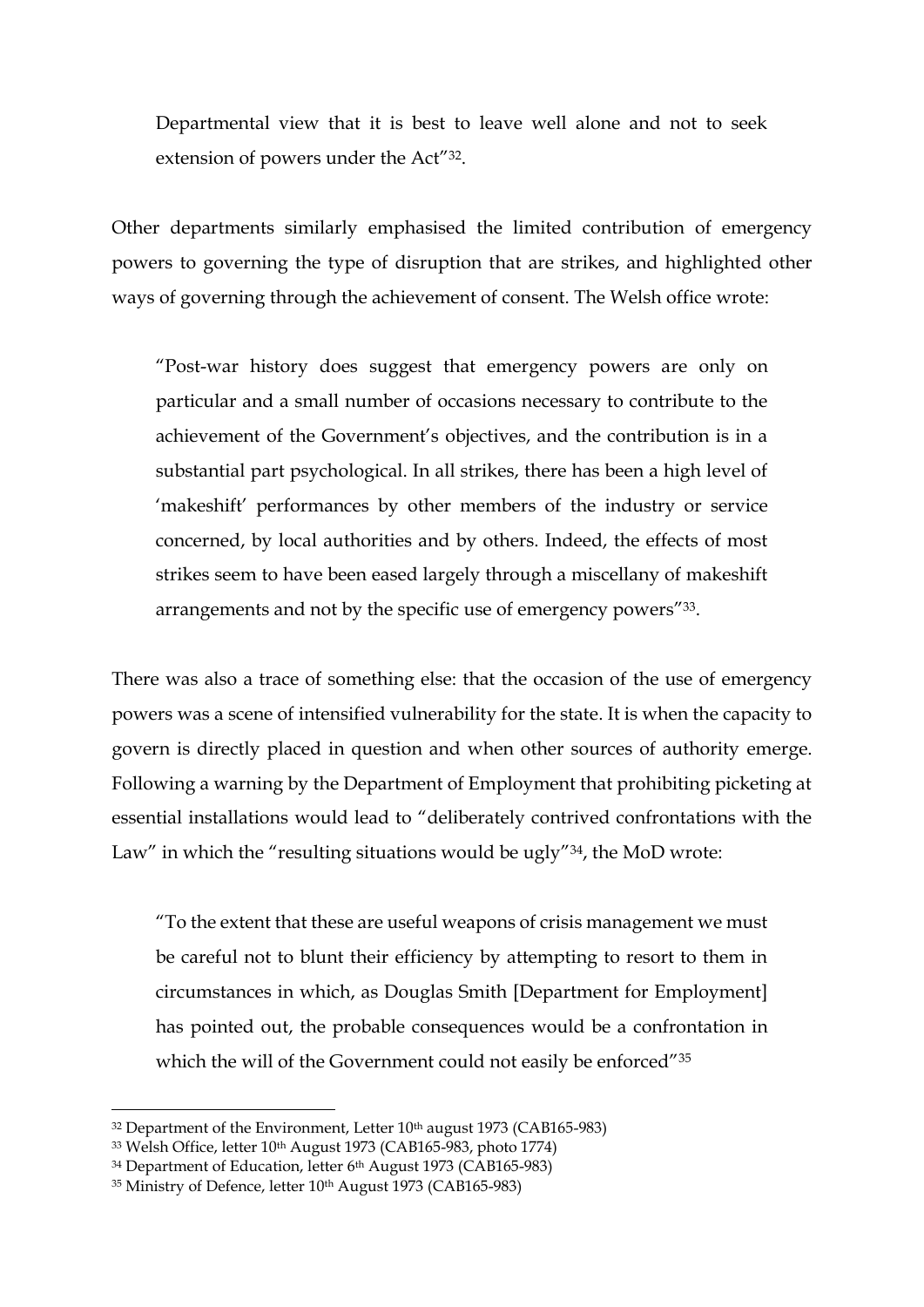The risk was not only that emergency powers are ineffective as pragmatic means of governing the economy, but that they may both intensify the event they are designed to end and, in doing so, reveal the fragility of the state.

### **Concluding Comments: Disassembling the Emergency State**

We reach an impasse: emergency powers have been extended beyond strikes and are presented as necessary because of the potential weakness of the state faced with events but in 1973 doubts surround their efficacy and effects. What is questioned, in the year of the last declaration that I began the paper with, is their utility as a means of governing events in an increasingly complex economy. Alongside this practical objection to their use, there is also a background sense within the state that the use of emergency powers has itself become a dangerous occasion of vulnerability. Partly, this is because they may prove to be inadequate when faced with events. More than this, though, there is a sense that emergency powers are unpredictable. Their use might lead to a loss of morale in the army, unwanted confrontations, and so on. What could in 1964 be likened by a government minister to 'insurance' with its connotations of prudence has become, by 1973 and in the midst of crisis, an unstable but still used power, unpredictable in its effects, always threatening to escalate events.

The paper has focused on how one part of the emergency state – the promise of neutral and effective response – is disassembled and reassembled. What we see across the scenes is concern with two types of excess – of the state and of events. In part, this enacts the liberal concern with whether the state governs "too much or too little", or what Foucault (2018: 322) calls the "irrationality peculiar to excessive government". Concern with the excessive emergency state is enacted through anticipatory claims about the authoritarian state, in particular, but also the ineffective state. However, the relation with emergencies is not reducible to the liberal suspicion of government – what is not critiqued is the necessity or possibility of responding to emergencies per se (to paraphrase Foucault (2018: 319)). To go back to Ophir (2015), the expectation that the providential state should have control of events is re-enacted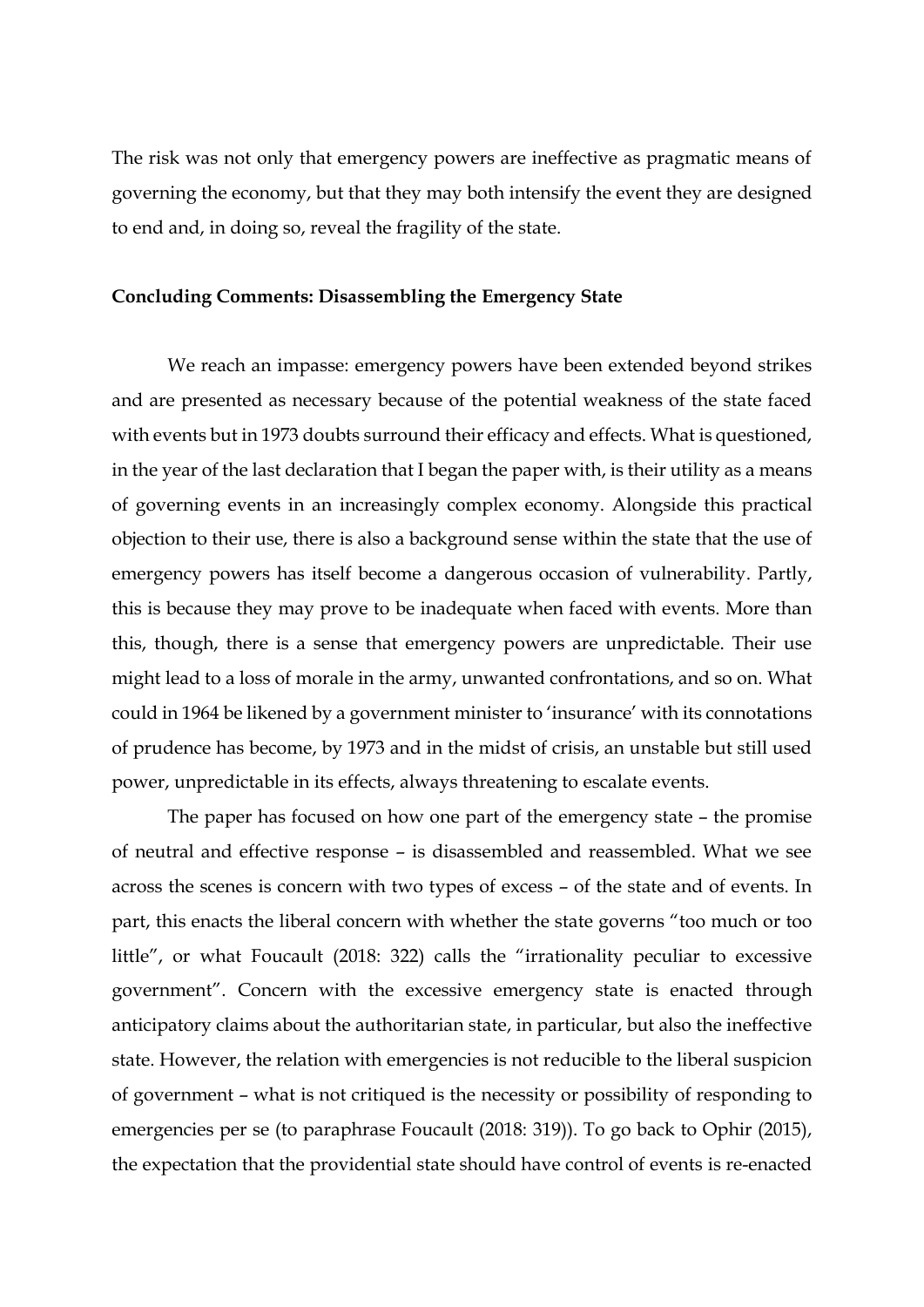in scenes in which the excess of events is made present and actionable. The state suspects it might not be governing enough, that it might not be able to meet events. Here, it is not only the state that is a "supplement" (Foucault 2018: 319) to society, but emergencies that function as a dangerous "supplement" around which the promise of neutral and effective response exists on a threshold, being dis/re-assembled.

The paper has two wider implications in addition to the need for more detailed work on forms and practices of contestation around state of emergency legislation across different state formations, and through different state practices. First, the paper has stayed with three 'scenes of emergency' in which the state relates to the excess that the term 'emergency' invokes and gestures towards. It is in and through 'scenes of emergency' that the state renders events governable whilst, at the same time, the state's capacity to act and control events is dis/reassembled. The scenes described in this paper – composed of future orientated practices of discussion and contestation surrounding emergency powers legislation – are but one type of scene. This opens up a research agenda on the different 'scenes of emergency' through which emergency states are (dis/re)assembled and the problem that the events or conditions that are governed as emergencies pose for the state. A scene of emergency is not every time an emergency is materially, imaginatively or performatively present. What defines a 'scene' is that some kind of excess is present that reveals or exposes the limits of the state's capacity to protect life through anticipation and response. How, then, are events made present through state practices of legislating, planning, exercising, responding, and so on? In what ways is that which is outside of the state's capacities reincorporated as emergency assemblages form, deform and reform? Second, in relation to emergent work on assembling the state, the paper has stayed with occasions in which some kind of state effect – here the promise of response – is being disassembled and reassembled. Recognising the intimacy of processes of dis and reassembly, pushes assemblage related work on the state to focus on occasions when 'state effects' are at a threshold. Where the term threshold names a space-time of (more or less abrupt, more or less intense) transition in which new state effects *may* be beginning, and existing state effects *may* be ending. Thresholds are, then, occasions of indeterminacy in which what the state is and does is placed in question, whether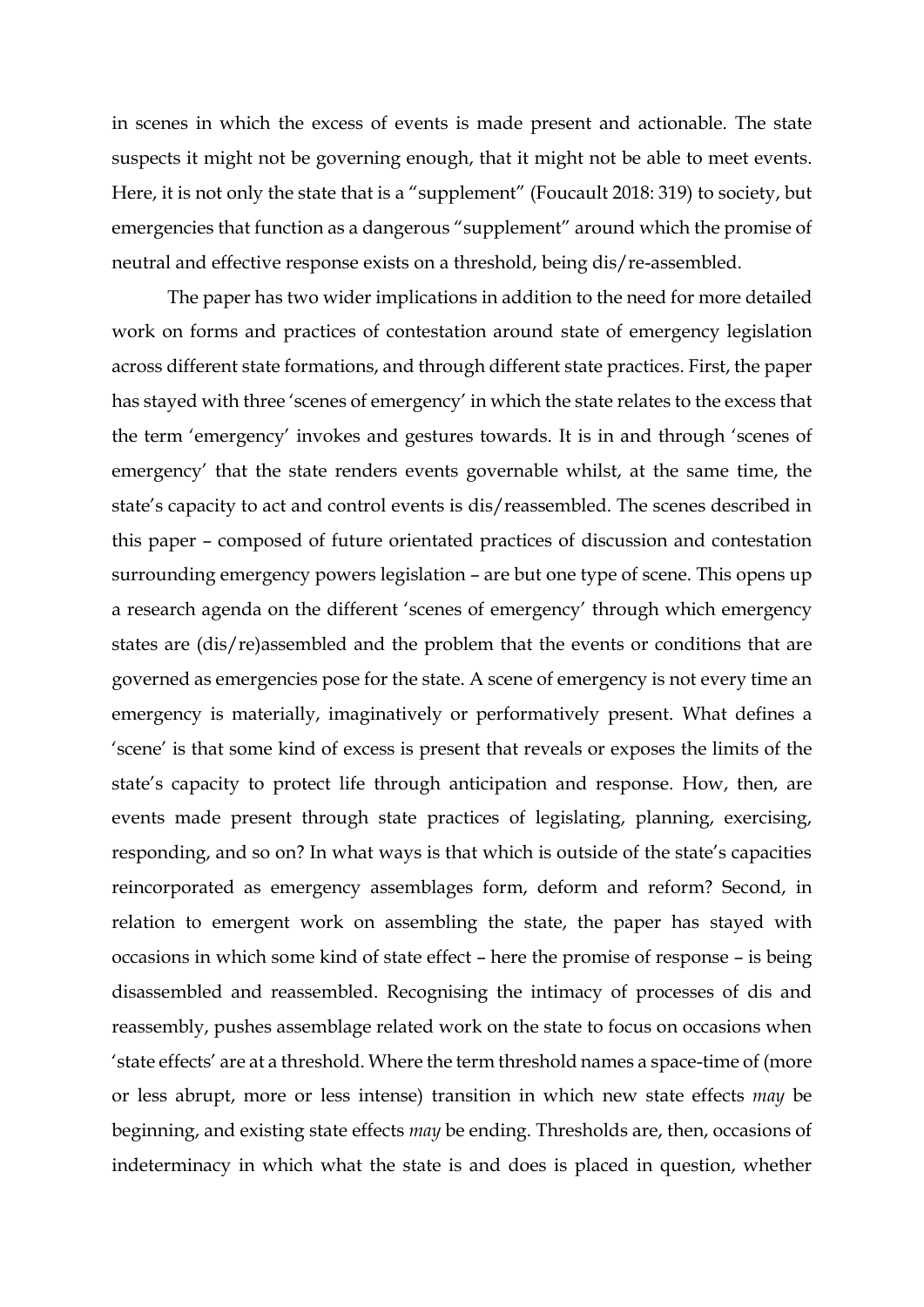momentarily or for the duration of an ongoing crisis. They will vary across different states and state practices and functions. In the scenes in this paper, what is dis and reassembled is the promise of a specific type of prepared state that can control events and acts with neutral benevolence to protect life. In different scenes of emergency, other elements that compose emergency assemblages may be dis and re-assembled: the plan or protocol that requires revision, equipment that does not work, as well as other immaterial promises and threats, ideals and fantasies, about the state.

### **Acknowledgements**

My thanks to Rachel Gordon for research assistance on the wider project on the emergency state, and to the referees whose careful and critical comments helped me refine the argument. Previous versions of parts of the paper were presented at the Department of Geography, Cambridge, at the *Security Techniques and Emergencies* workshop, Paris, and a Poltics-State-Space research event at Durham. My thanks to audiences for questions and discussion.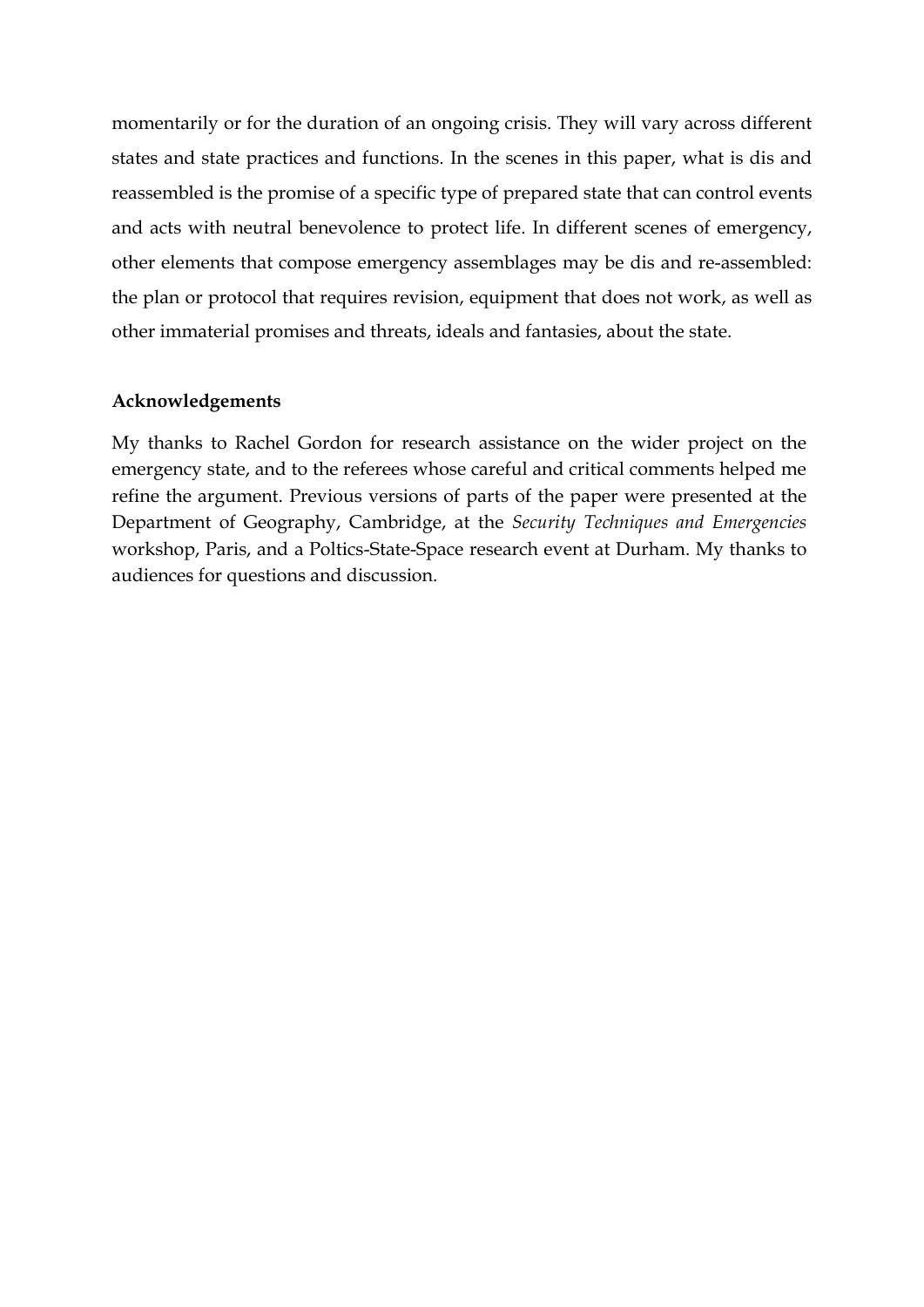## **References**

Agamben G (2003) *State of exception*. Chicago: Chicago University Press.

Amin A (2013) Surviving the Turbulent Future *Environment and Planning D: Society and Space* 31: 140-156.

Anderson B (2015) [Governing emergencies: The politics of delay and the logic of](https://www.dur.ac.uk/geography/staff/geogstaffhidden/?mode=pdetail&id=985&sid=985&pdetail=98951)  [response](https://www.dur.ac.uk/geography/staff/geogstaffhidden/?mode=pdetail&id=985&sid=985&pdetail=98951) *Transactions of the Institute of British Geographers* 41: 14-26.

Anderson B and Adey P (2012) [Governing events and life: 'Emergency' in UK civil](https://www.dur.ac.uk/geography/staff/geogstaffhidden/?mode=pdetail&id=985&sid=985&pdetail=75862)  [contingencies.](https://www.dur.ac.uk/geography/staff/geogstaffhidden/?mode=pdetail&id=985&sid=985&pdetail=75862) *Political Geography* 31: 24-33.

Adey P (2016) Emergency mobilities. *Mobilities.* 11(1): 32-4.

Berlant L (2011) *Cruel optimism.* Durham: Duke University Press.

Bonilla, Y. (2020) The wait of disaster: Race, empire, and emergency in Puerto Rico, US. *Political Geography* (forthcoming)

Coleman M & Stuesse A (2016) The disappearing state and the quasi-event of immigration control. Antipode 48 (3) 524-543.

Duffield M (2007) *Development, security and unending war: Governing the world of peoples*. London: Polity Press.

DeLanda M (2016) *Assemblage theory.* Edinburgh: University of Edinburgh Press.

Desbians C, Mountz A and Walton-Roberts M (2004) Introduction: Reconceptualising the state from the margins of political geography. *Political Geography* 23(3): 241-243.

Dewsbury J-D (2011) The Deleuze-Guattarian assemblage: Plastic habits *Area* 43(2): 148-153.

Dittmer J (2017) *Diplomatic material: Affect, assemblage, and foreign policy.* Durham and London: Duke University Press.

Foucault, M. (2008) *The birth of biopolitics. Lectures at the Collége de France.* London: Palgrave Macmillan

Fredriksen A (2014) Emergency shelter topologies: Locating humanitarian space in mobile and material practice. *Environment and Planning D: Society and Space* 32(1): 147- 162.

Grove K (2014a) Adaptation machines and the parasitic politics of life in Jamaican disaster resilience. *Antipode* 46(3): 611-628.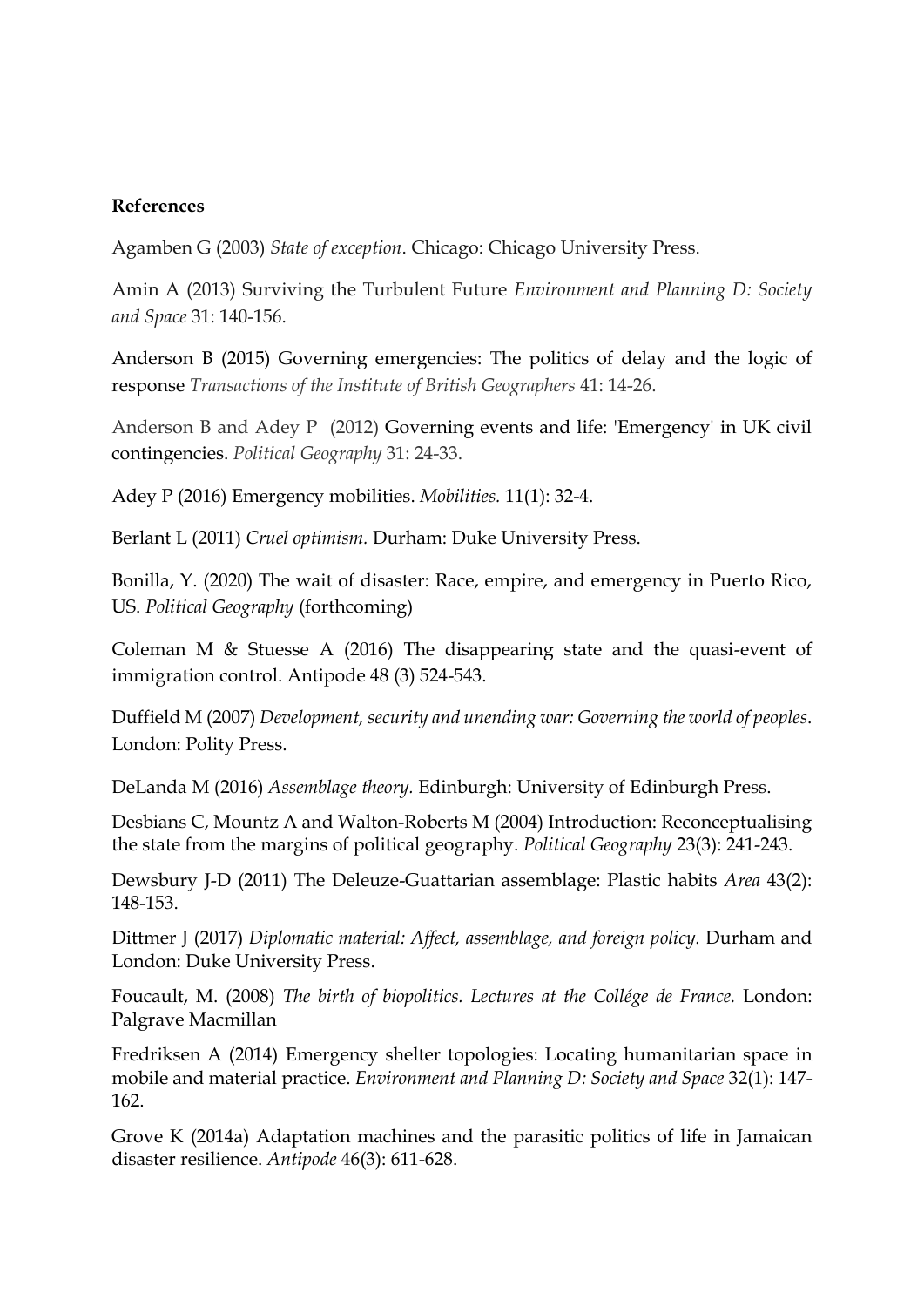Keith J and Hennessy P (1983) *States of emergency: British governments and strike breaking since 1919.* London: Law Book Co.

McConnell F (2009) [De facto, displaced, tacit: the sovereign articulations of the Tibetan](http://dx.doi.org/10.1016/j.polgeo.2009.04.001)  [government-in-exile.](http://dx.doi.org/10.1016/j.polgeo.2009.04.001) *Political Geography* 28(6): 343-352.

Mitchell T (1991) The limits of the state: Beyond statist approaches and their critics. *The American Political Science Review* 85(1): 77-96.

Mitchell, T. (2011) *Carbon democracy. Political power in the age of oil.* Verso: London and New York

Müller M (2015) Assemblages and actor‐networks: Rethinking socio‐material power, politics and space. *Geography Compass.* 9(1): 27-41.

Neal, A. (2018) ['Parliamentary security politics as politicization by volume'](https://budrich-journals.de/index.php/eris/article/view/32868) *ERIS – European Review of International Studies* 5, 3 (online, no pagination)

Neal, A. (2019) *Security as politics: Beyond the state of exception.* Edinburgh University Press: Edinburgh

Ophir A (2007) The two-state solution: Providence and catastrophe. *Theoretical Inquiries in Law* 8(1) (no pagination)

O'Grady N (2018a) *Governing future [emergencies:](http://eprints.uwe.ac.uk/37013) Lived relations to risk in the UK fire and rescue [service.](http://eprints.uwe.ac.uk/37013)* London: Palgrave Macmillan.

O'Grady N (2018b) [Communication](http://eprints.uwe.ac.uk/37284) and the elemental: Force, capacity and excess in emergency [information](http://eprints.uwe.ac.uk/37284) sharing. *Environment and Planning D: Society and Space* (online early)

Painter J (2006) [Prosaic geographies of stateness.](https://www.dur.ac.uk/geography/staff/geogstaffhidden/?mode=pdetail&id=353&sid=353&pdetail=39435) *Political Geography* 25: 752-774.

Scarry E (2011) *Thinking in an emergency.* New York: W.W. Norton & Sons.

Scheuerman W (2000) The economic state of emergency. *Cardozo Law Review* 21(5-6): 1869-1894.

Schmidt J (2018) [Bureaucratic territory: First Nations, private property, and "turn](https://www.dur.ac.uk/geography/staff/geogstaffhidden/?mode=pdetail&id=15809&sid=15809&pdetail=111746)[key" colonialism in Canada](https://www.dur.ac.uk/geography/staff/geogstaffhidden/?mode=pdetail&id=15809&sid=15809&pdetail=111746). *Annals of the American Association of Geographers*. 108: 901- 916.

Squire V (2015) Reshaping critical geopolitics? The materialist challenge. *Review of International Studies* 41(1): 139-159.